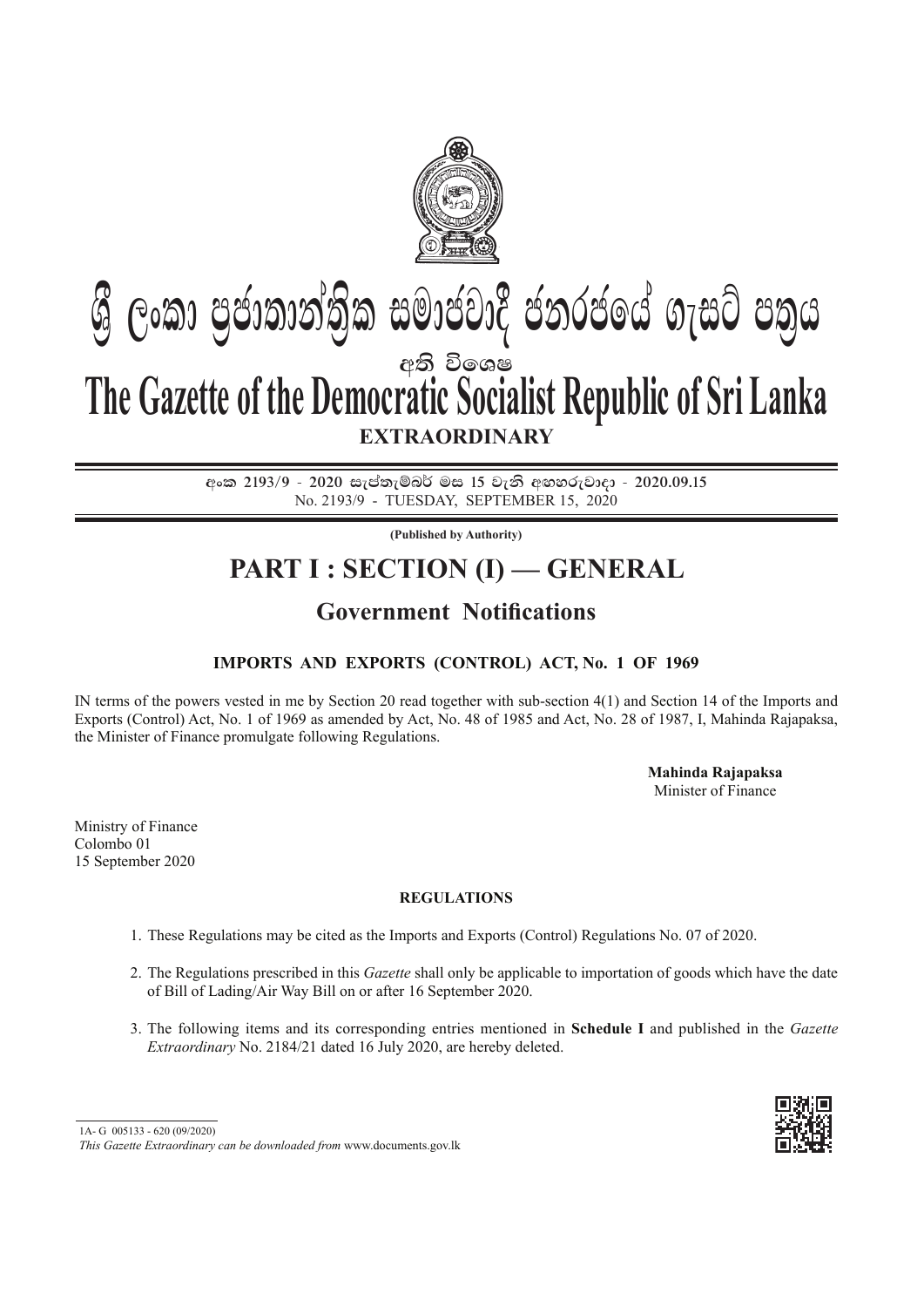$\rm I$  කොටස : ( $\rm I$ ) ඡෙදය - ශුී ලංකා පුජාතාන්තිුක සමාජවාදී ජනරජයේ අති විශෙෂ ගැසට් පතුය - 2020.09.15 Part I : Sec. (I) - GAZETTE EXTRAORDINARY OF THE DEMOCRATIC SOCIALIST REPUBLIC OF SRI LANKA - 15.09.2020 2A

|     | Column I<br><b>HS</b><br>Heading | Column II<br><b>HS</b> code |                          | Column III<br><b>Description</b>                                                                                                                                                                                                   | Column IV<br><b>Temporary</b><br><b>Suspension</b><br>(TS) |
|-----|----------------------------------|-----------------------------|--------------------------|------------------------------------------------------------------------------------------------------------------------------------------------------------------------------------------------------------------------------------|------------------------------------------------------------|
| 40  | 38.24                            |                             |                          | Prepared binders for foundry moulds or cores;<br>chemical products and preparation of the chemical<br>or allied industries (including those consisting<br>of mixtures of natural products), not elsewhere<br>specified or included |                                                            |
|     |                                  | 3824.99.90                  | $---$                    | Other                                                                                                                                                                                                                              | <b>TS</b>                                                  |
|     |                                  |                             |                          |                                                                                                                                                                                                                                    |                                                            |
| 43  | 39.23                            |                             |                          | Articles for the conveyance or packing of goods,<br>of plastics; stoppers, lids, caps and other closures,<br>of plastics.                                                                                                          |                                                            |
|     |                                  | 3923.10.00                  | $\blacksquare$           | Boxes, cases, crates and similar articles :                                                                                                                                                                                        |                                                            |
|     |                                  | 3923.10.10                  | $---$                    | Containers imported for the packing of gems and<br>jewellery                                                                                                                                                                       | <b>TS</b>                                                  |
|     |                                  | 3923.10.20                  | $\overline{a}$           | Plastic cages for the transport of live poultry                                                                                                                                                                                    | <b>TS</b>                                                  |
|     |                                  | 3923.10.30                  | ---                      | Plastic crates of a kind used for the transport of fruits<br>and vegetables                                                                                                                                                        | <b>TS</b>                                                  |
|     |                                  |                             |                          |                                                                                                                                                                                                                                    |                                                            |
| 120 | 71.17                            |                             |                          | <b>Imitation Jewellery.</b>                                                                                                                                                                                                        |                                                            |
|     |                                  |                             | $\blacksquare$           | Of base metal, whether or not plated with precious<br>metal:                                                                                                                                                                       |                                                            |
|     |                                  | 7117.11.00                  | $\overline{\phantom{a}}$ | Cuff-links and studs                                                                                                                                                                                                               | <b>TS</b>                                                  |
|     |                                  | 7117.19.00                  |                          | Other                                                                                                                                                                                                                              | <b>TS</b>                                                  |
|     |                                  | 7117.90.00                  | $\blacksquare$           | Other                                                                                                                                                                                                                              | <b>TS</b>                                                  |
|     |                                  |                             |                          |                                                                                                                                                                                                                                    |                                                            |
| 126 | 87.04                            |                             |                          | Motor vehicles for the transport of goods.                                                                                                                                                                                         |                                                            |
|     |                                  |                             | $---$                    | Special purpose tankers/bowsers and trucks:                                                                                                                                                                                        |                                                            |
|     |                                  | 8704.21.13                  | ----                     | Garbage trucks equipped with waste compacting<br>mechanism, not more than five years old                                                                                                                                           | <b>TS</b>                                                  |
|     |                                  |                             |                          | Garbage trucks equipped with waste compacting<br>mechanism.:                                                                                                                                                                       |                                                            |
|     |                                  | 8704.22.51                  | ----                     | Not more than five years old                                                                                                                                                                                                       | <b>TS</b>                                                  |
|     |                                  | 8704.23.00                  | $-\!$ $\!-$              | g.v.w. exceeding 20 tonnes :                                                                                                                                                                                                       |                                                            |
|     |                                  |                             | $\qquad \qquad -$        | Garbage trucks equipped with waste compacting<br>mechanism:                                                                                                                                                                        |                                                            |
|     |                                  | 8704.23.61                  |                          | Not more than five years old                                                                                                                                                                                                       | <b>TS</b>                                                  |
|     |                                  |                             |                          |                                                                                                                                                                                                                                    |                                                            |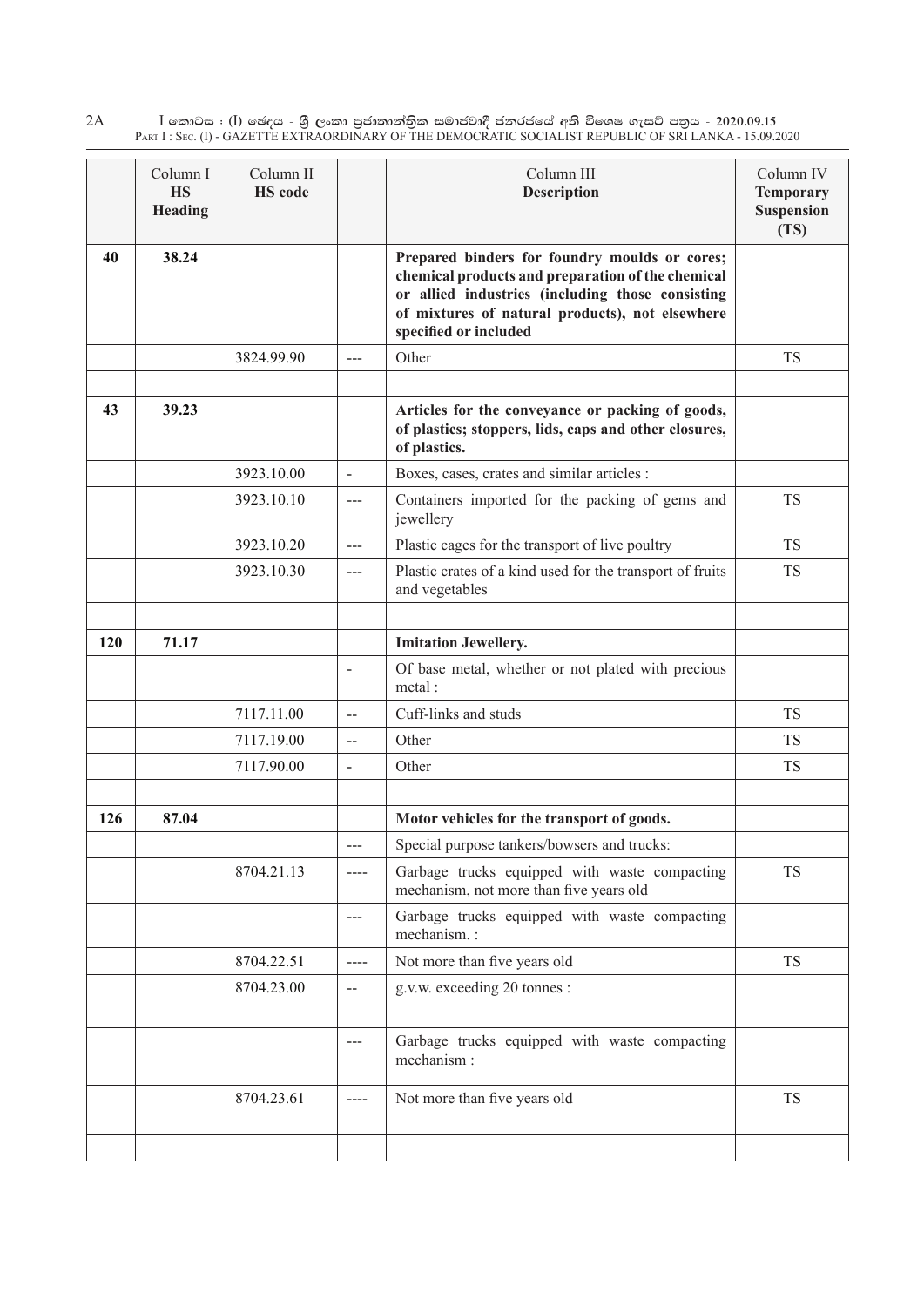$\rm I$  කොටස : ( $\rm I$ ) ඡෙදය - ශුී ලංකා පුජාතාන්තුික සමාජවාදී ජනරජයේ අති විශෙෂ ගැසට් පතුය - 2020.09.15 Part I : Sec. (I) - GAZETTE EXTRAORDINARY OF THE DEMOCRATIC SOCIALIST REPUBLIC OF SRI LANKA - 15.09.2020 3A

|     | Column I<br><b>HS</b><br>Heading | Column II<br><b>HS</b> code |                | Column III<br><b>Description</b>                                                                                                                                                                                                                                                                                 | Column IV<br><b>Temporary</b><br><b>Suspension</b><br>(TS) |
|-----|----------------------------------|-----------------------------|----------------|------------------------------------------------------------------------------------------------------------------------------------------------------------------------------------------------------------------------------------------------------------------------------------------------------------------|------------------------------------------------------------|
| 127 | 87.05                            |                             |                | Special purpose motor vehicles, other than those<br>principally designed for the transport of persons<br>or goods (for example, breakdown lorries, crane<br>lorries, fire fighting vehicles, concrete-mixer<br>lorries, road sweeper lorries, spraying lorries,<br>mobile workshops, mobile radiological units). |                                                            |
|     |                                  | 8705.10.00                  | $\blacksquare$ | Crane lorries :                                                                                                                                                                                                                                                                                                  |                                                            |
|     |                                  | 8705.10.10                  | $---$          | Not more than ten years old                                                                                                                                                                                                                                                                                      | <b>TS</b>                                                  |
|     |                                  | 8705.20.00                  |                | Mobile drilling derricks :                                                                                                                                                                                                                                                                                       |                                                            |
|     |                                  | 8705.20.10                  | $---$          | Not more than seven years old                                                                                                                                                                                                                                                                                    | <b>TS</b>                                                  |
|     |                                  | 8705.30.00                  | $\blacksquare$ | Fire fighting vehicles :                                                                                                                                                                                                                                                                                         |                                                            |
|     |                                  | 8705.30.10                  | $---$          | Not more than seven years old                                                                                                                                                                                                                                                                                    | <b>TS</b>                                                  |
|     |                                  | 8705.40.00                  |                | Concrete-mixer lorries :                                                                                                                                                                                                                                                                                         |                                                            |
|     |                                  | 8705.40.10                  | $---$          | Not more than ten years old                                                                                                                                                                                                                                                                                      | <b>TS</b>                                                  |
|     |                                  | 8705.90.00                  |                | Other $\cdot$                                                                                                                                                                                                                                                                                                    |                                                            |
|     |                                  |                             | $---$          | Gully bowsers equipped with suction pumps for<br>extracting sewage water /wastes:                                                                                                                                                                                                                                |                                                            |
|     |                                  | 8705.90.21                  |                | Not more than seven years old                                                                                                                                                                                                                                                                                    | <b>TS</b>                                                  |
|     |                                  |                             | $---$          | Concrete pump trucks :                                                                                                                                                                                                                                                                                           |                                                            |
|     |                                  | 8705.90.31                  | $---$          | Not more than ten years old                                                                                                                                                                                                                                                                                      | <b>TS</b>                                                  |
|     |                                  |                             |                |                                                                                                                                                                                                                                                                                                                  |                                                            |

4. The following items and its corresponding entries mentioned in **Schedule II** and published in the *Gazette Extraordinary* No. 2184/21 dated 16 July 2020, are hereby deleted.

|    | Column I<br><b>HS</b> | Column II<br><b>HS Code</b> |     | Column III<br><b>Description</b>                                                                                                                                                                                                       | Column IV  | <b>Credit Basis</b><br>(C) |
|----|-----------------------|-----------------------------|-----|----------------------------------------------------------------------------------------------------------------------------------------------------------------------------------------------------------------------------------------|------------|----------------------------|
|    | <b>Heading</b>        |                             |     |                                                                                                                                                                                                                                        | 90<br>days | 180<br>days                |
| 38 | 40.02                 |                             |     | Synthetic rubber and factice derived from oils, in<br>primary forms or in plates, sheets or strip; mixtures<br>of any product of heading 40.01 with any product of<br>this heading, in primary forms or in plates, sheets<br>or strip. |            |                            |
|    |                       |                             |     | hloroprene (Chlorobutadiene) rubber (CR) :                                                                                                                                                                                             |            |                            |
|    |                       | 4002.49.00                  | $-$ | Other                                                                                                                                                                                                                                  | C          |                            |
|    |                       |                             |     |                                                                                                                                                                                                                                        |            |                            |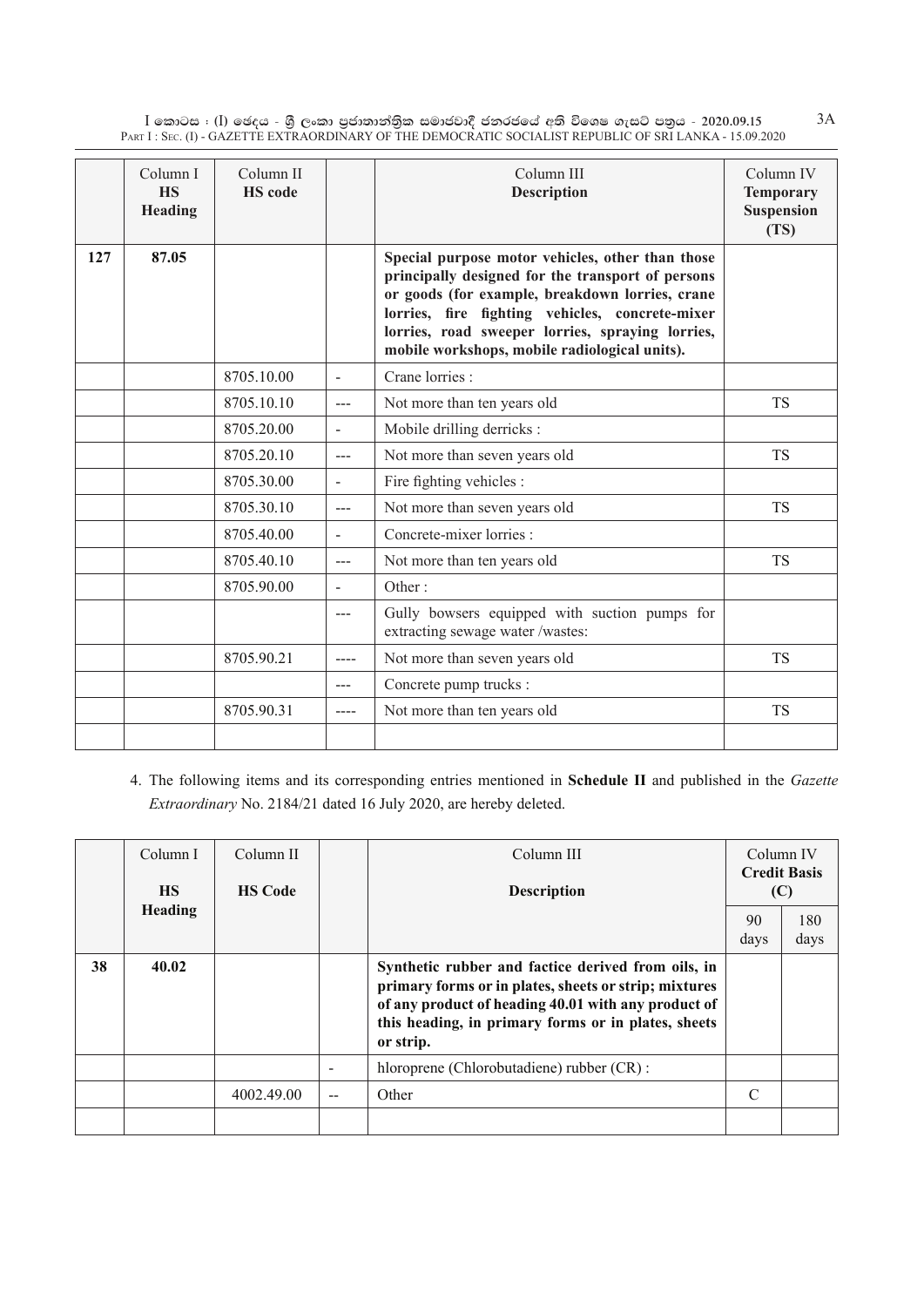$\rm I$  කොටස : ( $\rm I$ ) ඡෙදය - ශුී ලංකා පුජාතාන්තිුක සමාජවාදී ජනරජයේ අති විශෙෂ ගැසට් පතුය - 2020.09.15 Part I : Sec. (I) - GAZETTE EXTRAORDINARY OF THE DEMOCRATIC SOCIALIST REPUBLIC OF SRI LANKA - 15.09.2020 4A

|     | Column I<br><b>HS</b> | Column II<br><b>HS Code</b> |                | Column III<br><b>Description</b>                                                                                                                                                                                                                                                  |               | Column IV<br><b>Credit Basis</b><br>(C) |
|-----|-----------------------|-----------------------------|----------------|-----------------------------------------------------------------------------------------------------------------------------------------------------------------------------------------------------------------------------------------------------------------------------------|---------------|-----------------------------------------|
|     | <b>Heading</b>        |                             |                |                                                                                                                                                                                                                                                                                   | 90<br>days    | 180<br>days                             |
| 120 | 85.04                 |                             |                | Electrical transformers, static converters (for exam-<br>ple, rectifiers) and inductors.                                                                                                                                                                                          |               |                                         |
|     |                       | 8504.40.00                  | $\blacksquare$ | Static converters :                                                                                                                                                                                                                                                               |               |                                         |
|     |                       | 8504.40.90                  |                | Other                                                                                                                                                                                                                                                                             | $\mathcal{C}$ |                                         |
|     |                       |                             |                |                                                                                                                                                                                                                                                                                   |               |                                         |
| 138 | 85.23                 |                             |                | Discs, tapes, solid-state non-volatile storage devices,<br>"smart cards" and other media for the recording<br>of sound or of other phenomena, whether or not<br>recorded, including matrices and masters for the<br>production of discs, but excluding products of<br>Chapter 37. |               |                                         |
|     |                       |                             |                | Semiconductor media:                                                                                                                                                                                                                                                              |               |                                         |
|     |                       | 8523.52.00                  | $-$            | "Smart cards"                                                                                                                                                                                                                                                                     |               | $\mathcal{C}$                           |
|     |                       |                             |                |                                                                                                                                                                                                                                                                                   |               |                                         |

5. The descriptions of following HS Codes stipulated in **Schedule I** of the *Gazette Extraordinary* No. 2184/21 dated 16 July 2020, are amended as follows.

|     | Column I<br><b>HS</b><br><b>Heading</b> | Column II<br><b>HS</b> code |                              | Column III<br><b>Description</b>                                                                                       | Column IV<br><b>Temporary</b><br><b>Suspension</b><br>(TS) |
|-----|-----------------------------------------|-----------------------------|------------------------------|------------------------------------------------------------------------------------------------------------------------|------------------------------------------------------------|
| 47  | 40.11                                   |                             |                              | New pneumatic tyres, of rubber                                                                                         |                                                            |
|     |                                         | 4011.40.00                  | $\overline{\phantom{a}}$     | Of a kind used on motorcycles<br>(Rim size 10, 12, 16, 17 and 18 Only)                                                 | <b>TS</b>                                                  |
|     |                                         |                             |                              |                                                                                                                        |                                                            |
| 129 | 87.11                                   |                             |                              | Motorcycles (including mopeds) and cycles fitted<br>with an auxiliary motor, with or without side-<br>cars; side-cars. |                                                            |
|     |                                         | 8711.60.00                  | $\qquad \qquad \blacksquare$ | With electric motor for propulsion:                                                                                    |                                                            |
|     |                                         | 8711.60.10                  | $---$                        | Not more than three years old (except motor cycles<br>which are used for disable mobility)                             | <b>TS</b>                                                  |
|     |                                         |                             |                              |                                                                                                                        |                                                            |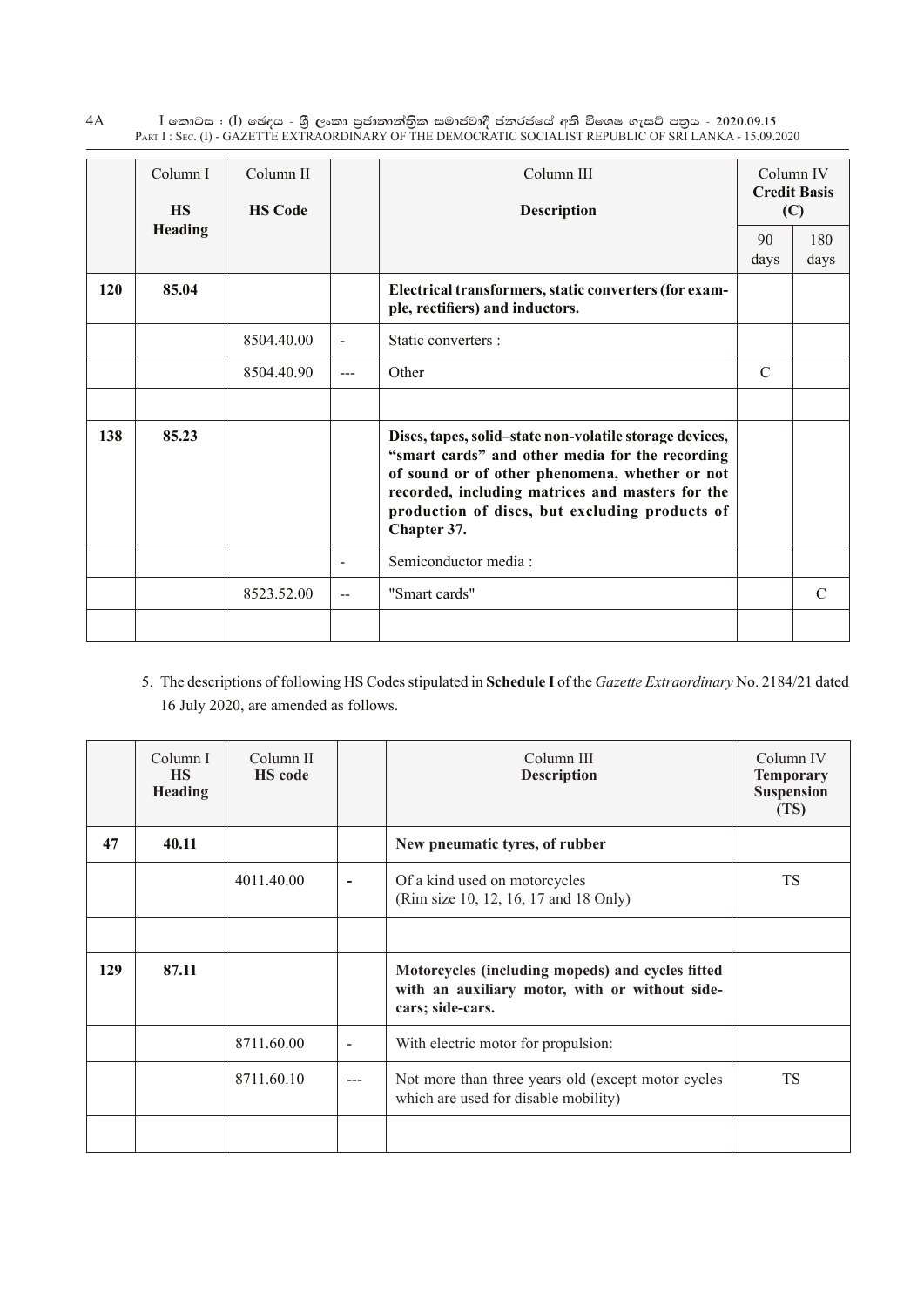$\rm I$  කොටස : ( $\rm I$ ) ඡෙදය - ශුී ලංකා පුජාතාන්තුික සමාජවාදී ජනරජයේ අති විශෙෂ ගැසට් පතුය - 2020.09.15 Part I : Sec. (I) - GAZETTE EXTRAORDINARY OF THE DEMOCRATIC SOCIALIST REPUBLIC OF SRI LANKA - 15.09.2020

6. Following items and its corresponding entries mentioned in **Schedule I** and published in the *Gazette Extraordinary* No. 2184/21 dated 16 July 2020 are deleted from that Schedule and following items are included in to the **Schedule II** of the *Gazette.*

|     | Column I             | Column II      |                          | Column III                                                                                                                                                                                                  |               | Column IV<br><b>Credit Basis</b> |
|-----|----------------------|----------------|--------------------------|-------------------------------------------------------------------------------------------------------------------------------------------------------------------------------------------------------------|---------------|----------------------------------|
|     | <b>HS</b><br>Heading | <b>HS Code</b> |                          | Description                                                                                                                                                                                                 |               | (C)                              |
|     |                      |                |                          |                                                                                                                                                                                                             | 90<br>days    | 180<br>days                      |
| 166 | 61.01                |                |                          | Men's or boys' overcoats, car- coats, capes, cloaks,<br>anoraks (including ski-jackets), wind-cheaters,<br>wind-jackets and similar articles, knitted or<br>crocheted, other than those of heading 61.03.   |               |                                  |
|     |                      | 6101.20.00     | $\overline{a}$           | Of cotton                                                                                                                                                                                                   | $\mathcal{C}$ |                                  |
|     |                      | 6101.30.00     | $\blacksquare$           | Of man-made fibers                                                                                                                                                                                          | $\mathcal{C}$ |                                  |
|     |                      | 6101.90.00     | $\overline{a}$           | Of other textile materials                                                                                                                                                                                  | $\mathcal{C}$ |                                  |
|     |                      |                |                          |                                                                                                                                                                                                             |               |                                  |
| 167 | 61.02                |                |                          | Women's or girls' overcoats, car-coats, capes, cloaks,<br>anoraks (including ski-jackets), wind-cheaters,<br>wind-jackets and similar articles, knitted or<br>crocheted, other than those of heading 61.04. |               |                                  |
|     |                      | 6102.10.00     | $\blacksquare$           | Of wool or fine animal hair                                                                                                                                                                                 | $\mathcal{C}$ |                                  |
|     |                      | 6102.20.00     | $\blacksquare$           | Of cotton                                                                                                                                                                                                   | $\mathcal{C}$ |                                  |
|     |                      | 6102.30.00     | $\blacksquare$           | Of man-made fibers                                                                                                                                                                                          | $\mathcal{C}$ |                                  |
|     |                      | 6102.90.00     | $\blacksquare$           | Of other textile materials                                                                                                                                                                                  | $\mathcal{C}$ |                                  |
|     |                      |                |                          |                                                                                                                                                                                                             |               |                                  |
| 168 | 61.03                |                |                          | Men's or boys' suits, ensembles, jackets, blazers,<br>trousers, bib and brace overalls, breeches and shorts<br>(other than swimwear), knitted or crocheted.                                                 |               |                                  |
|     |                      | 6103.10.00     | $\blacksquare$           | <b>Suits</b>                                                                                                                                                                                                | $\mathbf C$   |                                  |
|     |                      |                |                          | Ensembles:                                                                                                                                                                                                  |               |                                  |
|     |                      | 6103.22.00     | $-$                      | Of cotton                                                                                                                                                                                                   | $\mathcal{C}$ |                                  |
|     |                      | 6103.23.00     | $\overline{a}$           | Of synthetic fibers                                                                                                                                                                                         | $\mathcal{C}$ |                                  |
|     |                      | 6103.29.00     | $\overline{\phantom{a}}$ | Of other textile materials                                                                                                                                                                                  | $\mathcal{C}$ |                                  |
|     |                      |                | $\overline{\phantom{a}}$ | Jackets and blazers :                                                                                                                                                                                       |               |                                  |
|     |                      | 6103.31.00     | $-$                      | Of wool or fine animal hair                                                                                                                                                                                 | $\mathbf C$   |                                  |
|     |                      | 6103.32.00     | $-$                      | Of cotton                                                                                                                                                                                                   | $\mathcal{C}$ |                                  |
|     |                      | 6103.33.00     | $\overline{\phantom{a}}$ | Of synthetic fibers                                                                                                                                                                                         | $\mathcal{C}$ |                                  |
|     |                      | 6103.39.00     | $\overline{\phantom{a}}$ | Of other textile materials                                                                                                                                                                                  | $\mathbf C$   |                                  |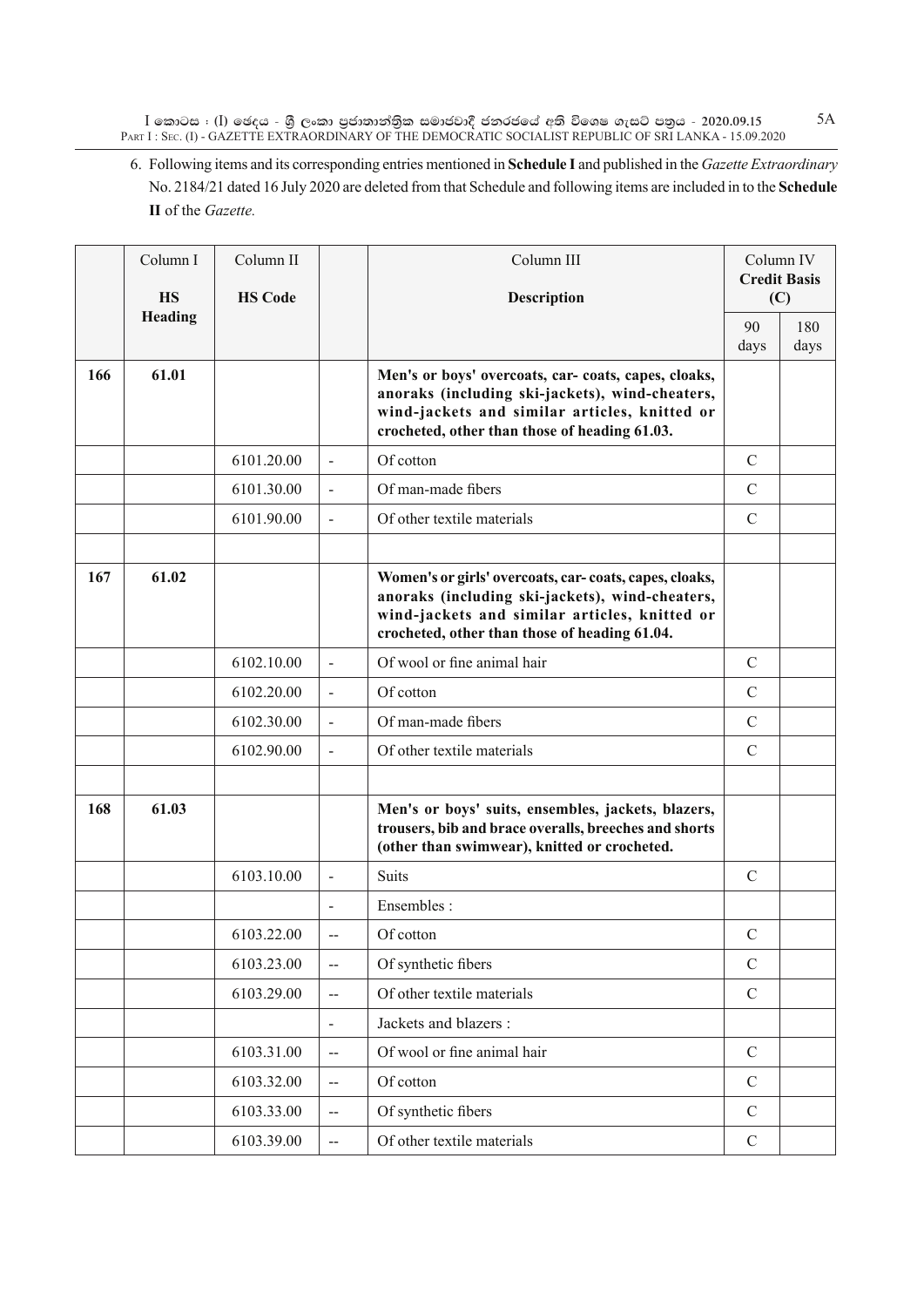$\rm I$  කොටස : ( $\rm I$ ) ඡෙදය - ශුී ලංකා පුජාතාන්තිුක සමාජවාදී ජනරජයේ අති විශෙෂ ගැසට් පතුය - 2020.09.15 Part I : Sec. (I) - GAZETTE EXTRAORDINARY OF THE DEMOCRATIC SOCIALIST REPUBLIC OF SRI LANKA - 15.09.2020 6A

|     | Column I                    | Column II      |                          | Column III                                                                                                                                                                                         |               | Column IV<br><b>Credit Basis</b> |
|-----|-----------------------------|----------------|--------------------------|----------------------------------------------------------------------------------------------------------------------------------------------------------------------------------------------------|---------------|----------------------------------|
|     | <b>HS</b><br><b>Heading</b> | <b>HS Code</b> |                          | <b>Description</b>                                                                                                                                                                                 |               | (C)                              |
|     |                             |                |                          |                                                                                                                                                                                                    | 90<br>days    | 180<br>days                      |
|     |                             |                | $\overline{\phantom{a}}$ | Trousers, bib and brace overalls, breeches and shorts:                                                                                                                                             |               |                                  |
|     |                             | 6103.41.00     | $\overline{\phantom{a}}$ | Of wool or fine animal hair                                                                                                                                                                        | $\mathbf C$   |                                  |
|     |                             | 6103.42.00     | $\overline{a}$           | Of cotton                                                                                                                                                                                          | $\mathcal{C}$ |                                  |
|     |                             | 6103.43.00     | $\overline{\phantom{a}}$ | Of synthetic fibers                                                                                                                                                                                | $\mathcal{C}$ |                                  |
|     |                             | 6103.49.00     | --                       | Of other textile materials                                                                                                                                                                         | $\mathcal{C}$ |                                  |
|     |                             |                |                          |                                                                                                                                                                                                    |               |                                  |
| 169 | 61.04                       |                |                          | Women's or girls' suits, ensembles, jackets, blazers,<br>dresses, skirts, divided skirts, trousers, bib and brace<br>overalls, breeches and shorts (other than swimwear),<br>knitted or crocheted. |               |                                  |
|     |                             |                | $\blacksquare$           | Suits:                                                                                                                                                                                             |               |                                  |
|     |                             | 6104.13.00     | $\overline{\phantom{a}}$ | Of synthetic fibers                                                                                                                                                                                | $\mathcal{C}$ |                                  |
|     |                             | 6104.19.00     | $\overline{a}$           | Of other textile materials                                                                                                                                                                         | $\mathcal{C}$ |                                  |
|     |                             |                | $\overline{\phantom{a}}$ | Ensembles:                                                                                                                                                                                         |               |                                  |
|     |                             | 6104.22.00     | $\overline{a}$           | Of cotton                                                                                                                                                                                          | $\mathbf C$   |                                  |
|     |                             | 6104.23.00     | $\overline{\phantom{a}}$ | Of synthetic fibers                                                                                                                                                                                | $\mathcal{C}$ |                                  |
|     |                             | 6104.29.00     | $\overline{a}$           | Of other textile materials                                                                                                                                                                         | $\mathcal{C}$ |                                  |
|     |                             |                | $\blacksquare$           | Jackets and blazers :                                                                                                                                                                              |               |                                  |
|     |                             | 6104.31.00     | --                       | Of wool or fine animal hair                                                                                                                                                                        | $\mathbf C$   |                                  |
|     |                             | 6104.32.00     | $\overline{a}$           | Of cotton                                                                                                                                                                                          | $\mathcal{C}$ |                                  |
|     |                             | 6104.33.00     | $-$                      | Of synthetic fibers                                                                                                                                                                                | $\mathcal{C}$ |                                  |
|     |                             | 6104.39.00     | $-$                      | Of other textile materials                                                                                                                                                                         | $\mathcal{C}$ |                                  |
|     |                             |                | $\blacksquare$           | Dresses:                                                                                                                                                                                           |               |                                  |
|     |                             | 6104.42.00     | $-$                      | Of cotton                                                                                                                                                                                          | $\mathcal{C}$ |                                  |
|     |                             | 6104.43.00     | $\overline{a}$           | Of synthetic fibers                                                                                                                                                                                | $\mathcal{C}$ |                                  |
|     |                             | 6104.44.00     | --                       | Of artificial fibers                                                                                                                                                                               | $\mathbf C$   |                                  |
|     |                             | 6104.49.00     | --                       | Of other textile materials                                                                                                                                                                         | $\mathcal{C}$ |                                  |
|     |                             |                | $\overline{a}$           | Skirts and divided skirts:                                                                                                                                                                         |               |                                  |
|     |                             | 6104.52.00     | $\overline{\phantom{a}}$ | Of cotton                                                                                                                                                                                          | $\mathcal{C}$ |                                  |
|     |                             | 6104.53.00     | $\overline{\phantom{a}}$ | Of synthetic fibers                                                                                                                                                                                | $\mathcal{C}$ |                                  |
|     |                             | 6104.59.00     | $\overline{\phantom{a}}$ | Of other textile materials                                                                                                                                                                         | $\mathbf C$   |                                  |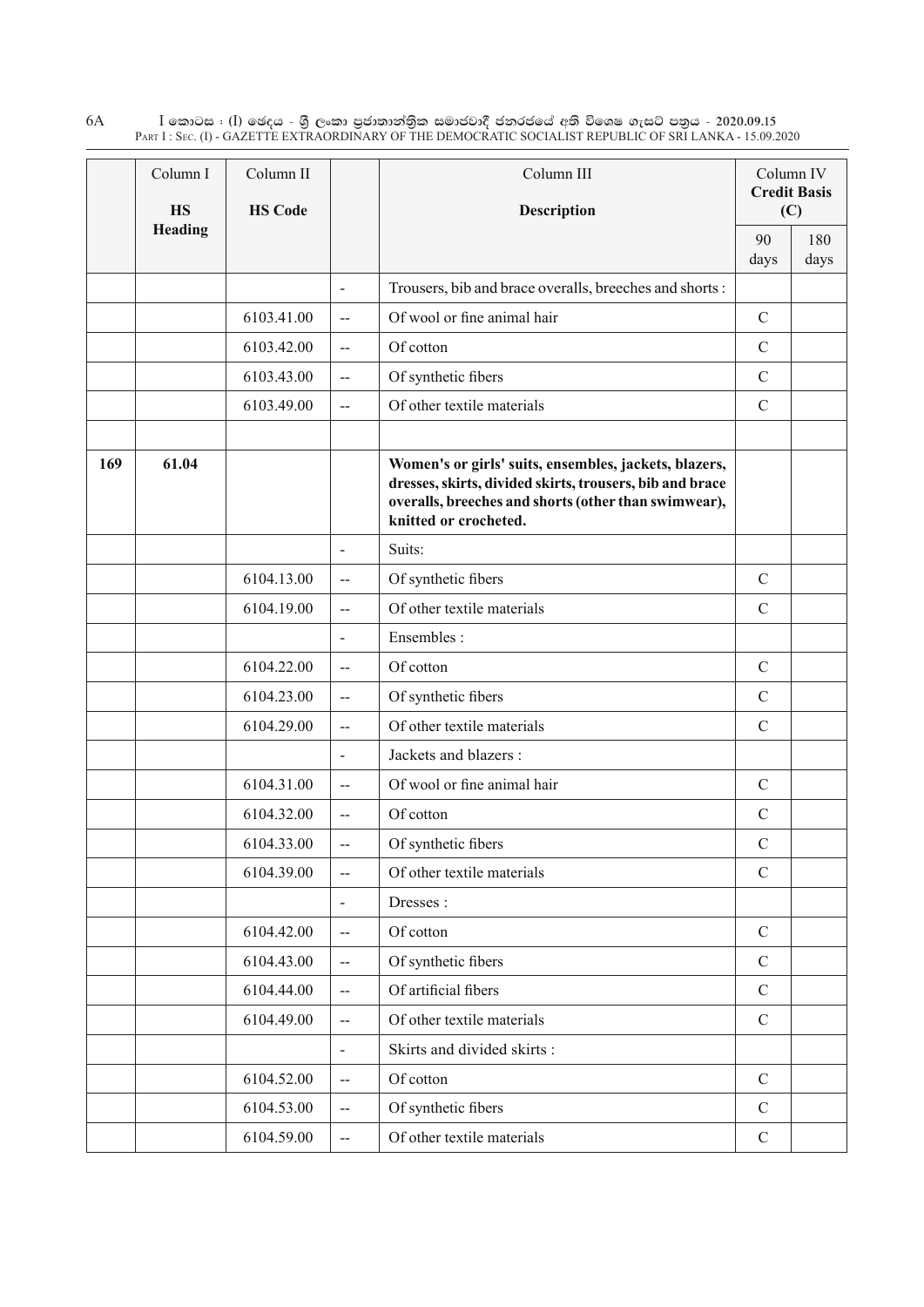$\rm I$  කොටස : ( $\rm I$ ) ඡෙදය - ශුී ලංකා පුජාතාන්තුික සමාජවාදී ජනරජයේ අති විශෙෂ ගැසට් පතුය - 2020.09.15 Part I : Sec. (I) - GAZETTE EXTRAORDINARY OF THE DEMOCRATIC SOCIALIST REPUBLIC OF SRI LANKA - 15.09.2020

|     | Column I<br>HS | Column II<br><b>HS Code</b> |                          | Column III<br>Description                                                                                                            |               | Column IV<br><b>Credit Basis</b><br>(C) |
|-----|----------------|-----------------------------|--------------------------|--------------------------------------------------------------------------------------------------------------------------------------|---------------|-----------------------------------------|
|     | Heading        |                             |                          |                                                                                                                                      | 90<br>days    | 180<br>days                             |
|     |                |                             | $\blacksquare$           | Trousers, bib and brace overalls, breeches and shorts:                                                                               |               |                                         |
|     |                | 6104.61.00                  | $\overline{\phantom{a}}$ | Of wool or fine animal hair                                                                                                          | $\mathcal{C}$ |                                         |
|     |                | 6104.62.00                  | $\sim$                   | Of cotton                                                                                                                            | $\mathcal{C}$ |                                         |
|     |                | 6104.63.00                  | $\overline{\phantom{a}}$ | Of synthetic fibers                                                                                                                  | $\mathcal{C}$ |                                         |
|     |                | 6104.69.00                  | $-$                      | Of other textile materials                                                                                                           | $\mathcal{C}$ |                                         |
|     |                |                             |                          |                                                                                                                                      |               |                                         |
| 170 | 61.05          |                             |                          | Men's or boys' shirts, knitted or crocheted.                                                                                         |               |                                         |
|     |                | 6105.10.00                  | $\blacksquare$           | Of cotton                                                                                                                            | $\mathcal{C}$ |                                         |
|     |                | 6105.20.00                  | $\blacksquare$           | Of man-made fibers                                                                                                                   | $\mathcal{C}$ |                                         |
|     |                | 6105.90.00                  | $\blacksquare$           | Of other textile materials                                                                                                           | $\mathcal{C}$ |                                         |
|     |                |                             |                          |                                                                                                                                      |               |                                         |
| 171 | 61.06          |                             |                          | Women's or girls' blouses, shirts and shirt-blouses,<br>knitted or crocheted.                                                        |               |                                         |
|     |                | 6106.10.00                  | $\blacksquare$           | Of cotton                                                                                                                            | $\mathcal{C}$ |                                         |
|     |                | 6106.20.00                  | $\overline{\phantom{a}}$ | Of man-made fibers                                                                                                                   | $\mathcal{C}$ |                                         |
|     |                | 6106.90.00                  | $\blacksquare$           | Of other textile materials                                                                                                           | $\mathcal{C}$ |                                         |
|     |                |                             |                          |                                                                                                                                      |               |                                         |
| 172 | 61.07          |                             |                          | Men's or boy's underpants, briefs, nightshirts,<br>pyjamas, bathrobes, dressing gowns and similar<br>articles, knitted or crocheted. |               |                                         |
|     |                |                             | $\overline{\phantom{0}}$ | Underpants and briefs :                                                                                                              |               |                                         |
|     |                | 6107.11.00                  | $-$                      | Of cotton                                                                                                                            | $\mathcal{C}$ |                                         |
|     |                | 6107.12.00                  | $\overline{\phantom{a}}$ | Of man-made fibers                                                                                                                   | $\mathcal{C}$ |                                         |
|     |                | 6107.19.00                  | $\overline{\phantom{a}}$ | Of other textile materials                                                                                                           | $\mathcal{C}$ |                                         |
|     |                |                             | $\blacksquare$           | Nightshirts and pyjamas :                                                                                                            |               |                                         |
|     |                | 6107.21.00                  | $\overline{\phantom{a}}$ | Of cotton                                                                                                                            | $\mathcal{C}$ |                                         |
|     |                | 6107.29.00                  | $\overline{\phantom{a}}$ | Of other textile materials                                                                                                           | $\mathbf C$   |                                         |
|     |                |                             | $\overline{\phantom{a}}$ | Other:                                                                                                                               |               |                                         |
|     |                | 6107.91.00                  | $\overline{a}$           | Of cotton                                                                                                                            | $\mathbf C$   |                                         |
|     |                | 6107.99.00                  | $\overline{\phantom{a}}$ | Of other textile materials                                                                                                           | $\mathcal{C}$ |                                         |
|     |                |                             |                          |                                                                                                                                      |               |                                         |

7A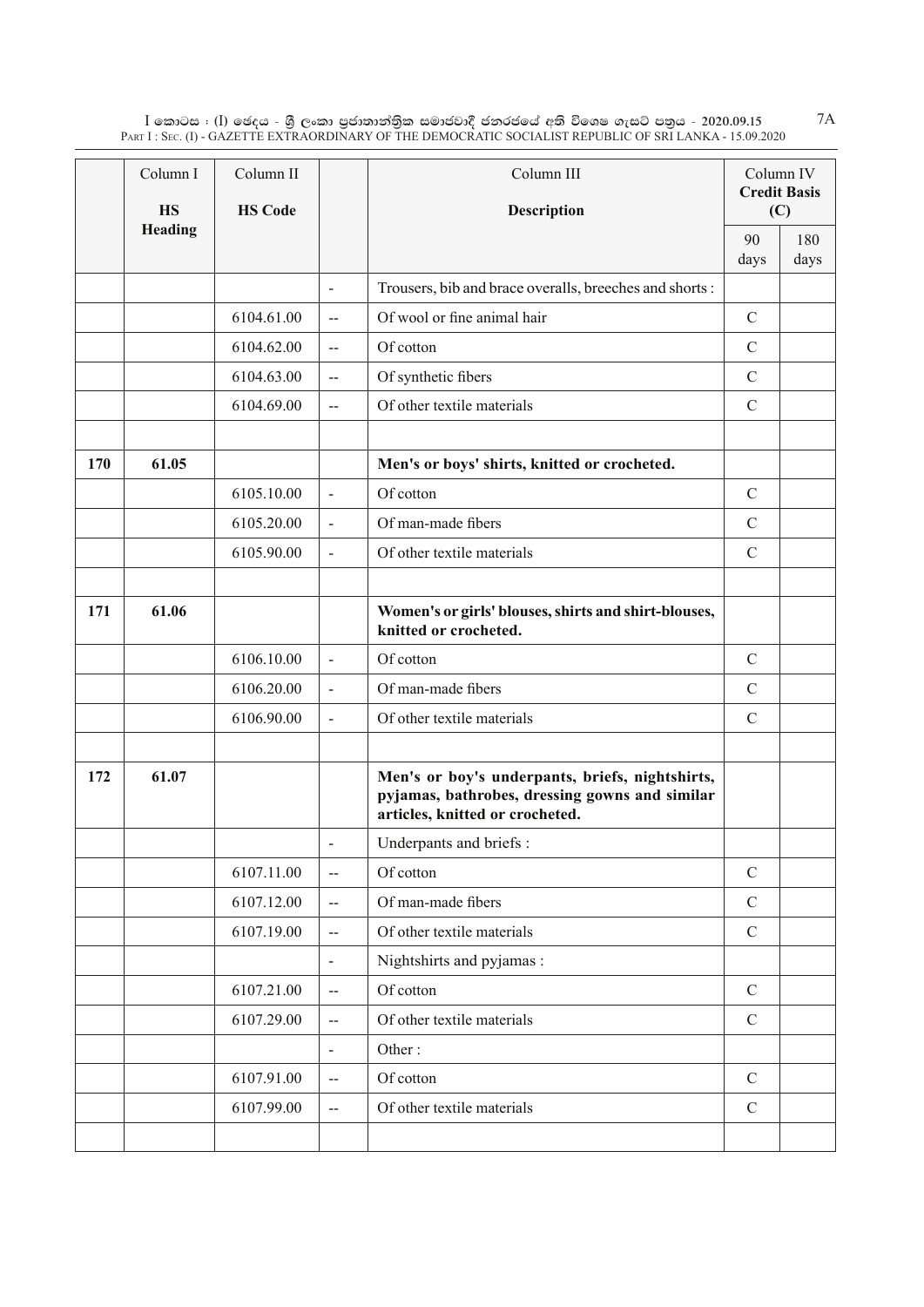$\rm I$  කොටස : ( $\rm I$ ) ඡෙදය - ශුී ලංකා පුජාතාන්තිුක සමාජවාදී ජනරජයේ අති විශෙෂ ගැසට් පතුය - 2020.09.15 Part I : Sec. (I) - GAZETTE EXTRAORDINARY OF THE DEMOCRATIC SOCIALIST REPUBLIC OF SRI LANKA - 15.09.2020 8A

|     | Column I       | Column II      |                             | Column III                                                                                                                                                             |               | Column IV<br><b>Credit Basis</b> |
|-----|----------------|----------------|-----------------------------|------------------------------------------------------------------------------------------------------------------------------------------------------------------------|---------------|----------------------------------|
|     | <b>HS</b>      | <b>HS Code</b> |                             | <b>Description</b>                                                                                                                                                     |               | (C)                              |
|     | <b>Heading</b> |                |                             |                                                                                                                                                                        | 90            | 180                              |
|     | 61.08          |                |                             |                                                                                                                                                                        | days          | days                             |
| 173 |                |                |                             | Women's or girls' slips, petticoats, briefs, panties,<br>nightdresses, pyjamas, negligees, bathrobes,<br>dressing gowns and similar articles, knitted or<br>crocheted. |               |                                  |
|     |                |                | $\blacksquare$              | Slips and petticoats:                                                                                                                                                  |               |                                  |
|     |                | 6108.11.00     | $-$                         | Of man-made fibers                                                                                                                                                     | $\mathcal{C}$ |                                  |
|     |                | 6108.19.00     | $\overline{a}$              | Of other textile materials                                                                                                                                             | $\mathcal{C}$ |                                  |
|     |                |                | $\blacksquare$              | Briefs and panties :                                                                                                                                                   |               |                                  |
|     |                | 6108.21.00     | $\overline{a}$              | Of cotton                                                                                                                                                              | $\mathcal{C}$ |                                  |
|     |                | 6108.22.00     | $\overline{a}$              | Of man-made fibers                                                                                                                                                     | $\mathcal{C}$ |                                  |
|     |                | 6108.29.00     | $\overline{a}$              | Of other textile materials                                                                                                                                             | $\mathcal{C}$ |                                  |
|     |                |                | $\overline{\phantom{a}}$    | Nightdresses and pyjamas:                                                                                                                                              |               |                                  |
|     |                | 6108.31.00     | $\overline{a}$              | Of cotton                                                                                                                                                              | $\mathcal{C}$ |                                  |
|     |                | 6108.32.00     | $\overline{\phantom{a}}$    | Of man-made fibers                                                                                                                                                     | $\mathcal{C}$ |                                  |
|     |                | 6108.39.00     | $\overline{a}$              | Of other textile materials                                                                                                                                             | $\mathcal{C}$ |                                  |
|     |                |                | $\overline{\phantom{a}}$    | Other:                                                                                                                                                                 |               |                                  |
|     |                | 6108.91.00     | $\overline{a}$              | Of cotton                                                                                                                                                              | $\mathcal{C}$ |                                  |
|     |                | 6108.92.00     | $\overline{a}$              | Of man-made fibers                                                                                                                                                     | $\mathcal{C}$ |                                  |
|     |                | 6108.99.00     | $\overline{a}$              | Of other textile materials                                                                                                                                             | $\mathcal{C}$ |                                  |
|     |                |                |                             |                                                                                                                                                                        |               |                                  |
| 174 | 61.09          |                |                             | T-shirts, singlets and other vests, knitted or cro-<br>cheted.                                                                                                         |               |                                  |
|     |                | 6109.10.00     | $\blacksquare$              | Of cotton                                                                                                                                                              | $\mathcal{C}$ |                                  |
|     |                | 6109.90.00     | $\blacksquare$              | Of other textile materials                                                                                                                                             | $\mathcal{C}$ |                                  |
|     |                |                |                             |                                                                                                                                                                        |               |                                  |
| 175 | 61.10          |                |                             | Jerseys, pullovers, cardigans, waistcoats and sim-<br>ilar articles, knitted or crocheted.                                                                             |               |                                  |
|     |                |                | $\blacksquare$              | Of wool or fine animal hair:                                                                                                                                           |               |                                  |
|     |                | 6110.11.00     | $\overline{\phantom{a}}$    | Of wool                                                                                                                                                                | $\mathcal{C}$ |                                  |
|     |                | 6110.12.00     | $\mathcal{L}_{\mathcal{F}}$ | Of Kashmir (cashmere) goats                                                                                                                                            | $\mathcal{C}$ |                                  |
|     |                | 6110.19.00     | $\mathcal{L}_{\mathcal{F}}$ | Other                                                                                                                                                                  | $\mathcal{C}$ |                                  |
|     |                | 6110.20.00     | $\overline{a}$              | Of cotton                                                                                                                                                              | $\mathcal{C}$ |                                  |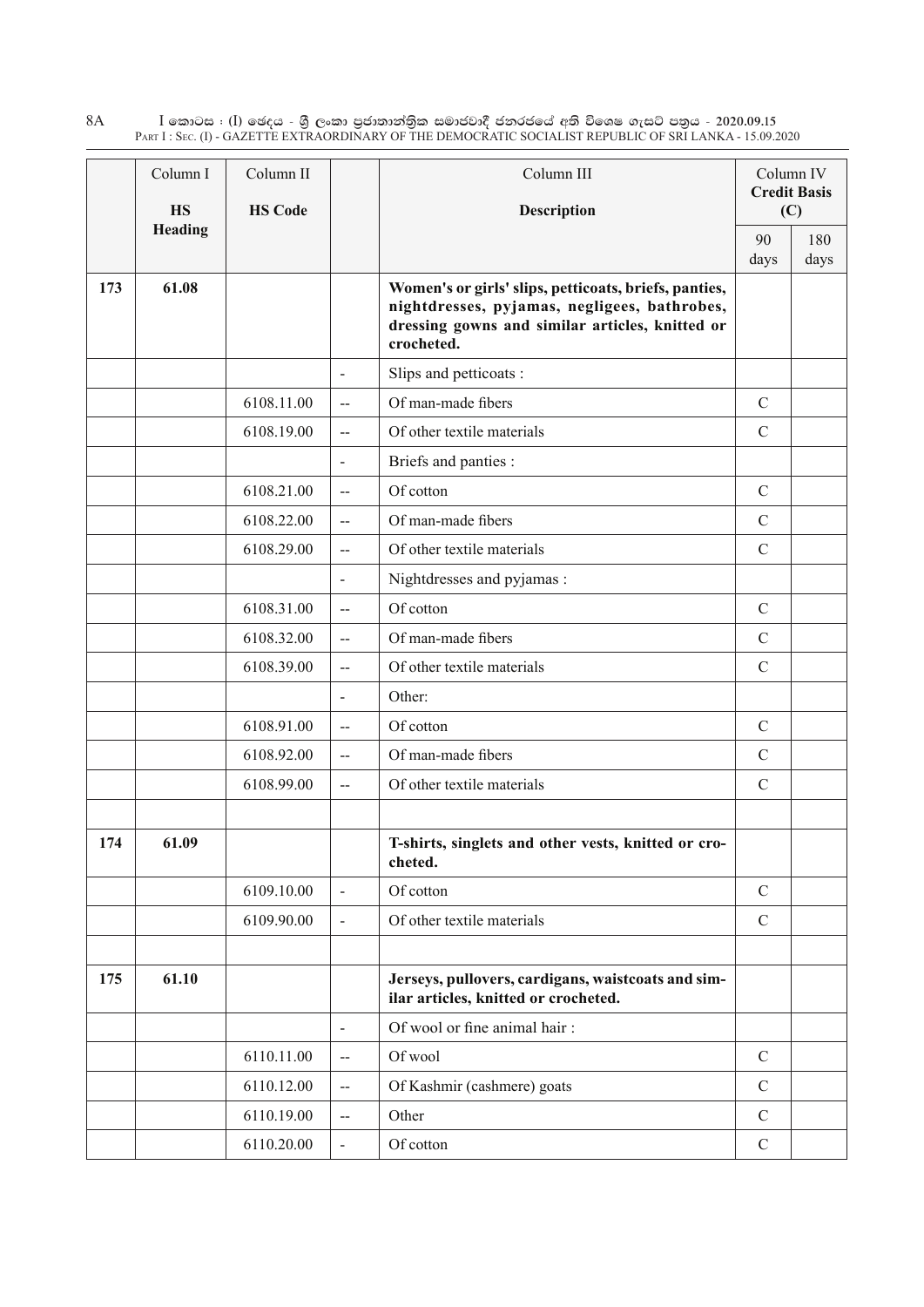$\rm I$  කොටස : ( $\rm I$ ) ඡෙදය - ශුී ලංකා පුජාතාන්තුික සමාජවාදී ජනරජයේ අති විශෙෂ ගැසට් පතුය - 2020.09.15 Part I : Sec. (I) - GAZETTE EXTRAORDINARY OF THE DEMOCRATIC SOCIALIST REPUBLIC OF SRI LANKA - 15.09.2020 9A

|     | Column I<br>HS | Column II<br><b>HS Code</b> |                          | Column III<br>Description                                                              | Column IV     | <b>Credit Basis</b><br>(C) |
|-----|----------------|-----------------------------|--------------------------|----------------------------------------------------------------------------------------|---------------|----------------------------|
|     | Heading        |                             |                          |                                                                                        | 90<br>days    | 180<br>days                |
|     |                | 6110.30.00                  | $\blacksquare$           | Of man-made fibers                                                                     | $\mathcal{C}$ |                            |
|     |                | 6110.90.00                  | $\blacksquare$           | Of other textile materials                                                             | $\mathcal{C}$ |                            |
|     |                |                             |                          |                                                                                        |               |                            |
| 176 | 61.11          |                             |                          | Babies' garments and clothing accessories, knitted<br>or crocheted.                    |               |                            |
|     |                | 6111.20.00                  | $\blacksquare$           | Of cotton                                                                              | $\mathcal{C}$ |                            |
|     |                | 6111.30.00                  | $\overline{\phantom{a}}$ | Of synthetic fibers                                                                    | $\mathcal{C}$ |                            |
|     |                | 6111.90.00                  | $\blacksquare$           | Of other textile materials                                                             | $\mathcal{C}$ |                            |
|     |                |                             |                          |                                                                                        |               |                            |
| 177 | 61.12          |                             |                          | Track suits, ski suits and swimwear, knitted or<br>crocheted.                          |               |                            |
|     |                |                             | $\blacksquare$           | Track suits:                                                                           |               |                            |
|     |                | 6112.11.00                  | $\overline{a}$           | Of cotton                                                                              | $\mathcal{C}$ |                            |
|     |                | 6112.12.00                  | $\overline{\phantom{a}}$ | Of synthetic fibers                                                                    | $\mathcal{C}$ |                            |
|     |                | 6112.19.00                  | $\overline{\phantom{a}}$ | Of other textile materials                                                             | $\mathcal{C}$ |                            |
|     |                |                             | $\overline{\phantom{a}}$ | Men's or boys' swimwear :                                                              |               |                            |
|     |                | 6112.31.00                  | $\overline{\phantom{a}}$ | Of synthetic fibers                                                                    | $\mathcal{C}$ |                            |
|     |                | 6112.39.00                  | $\overline{\phantom{a}}$ | Of other textile materials                                                             | $\mathcal{C}$ |                            |
|     |                |                             | $\blacksquare$           | Women's or girls' swimwear :                                                           |               |                            |
|     |                | 6112.41.00                  | $\overline{\phantom{m}}$ | Of synthetic fibers                                                                    | $\mathcal{C}$ |                            |
|     |                | 6112.49.00                  | $\overline{\phantom{a}}$ | Of other textile materials                                                             | $\mathcal{C}$ |                            |
|     |                |                             |                          |                                                                                        |               |                            |
| 178 | 61.13          | 6113.00.00                  |                          | Garments, made up of knitted or crocheted fabrics<br>of heading 59.03, 59.06 or 59.07. | $\mathcal{C}$ |                            |
|     |                |                             |                          |                                                                                        |               |                            |
| 179 | 61.14          |                             |                          | Other garments, knitted or crocheted.                                                  |               |                            |
|     |                | 6114.20.00                  | $\blacksquare$           | Of cotton                                                                              | $\mathcal{C}$ |                            |
|     |                | 6114.30.00                  | $\blacksquare$           | Of man-made fibers                                                                     | $\mathcal{C}$ |                            |
|     |                | 6114.90.00                  | $\blacksquare$           | Of other textile materials                                                             | $\mathcal{C}$ |                            |
|     |                |                             |                          |                                                                                        |               |                            |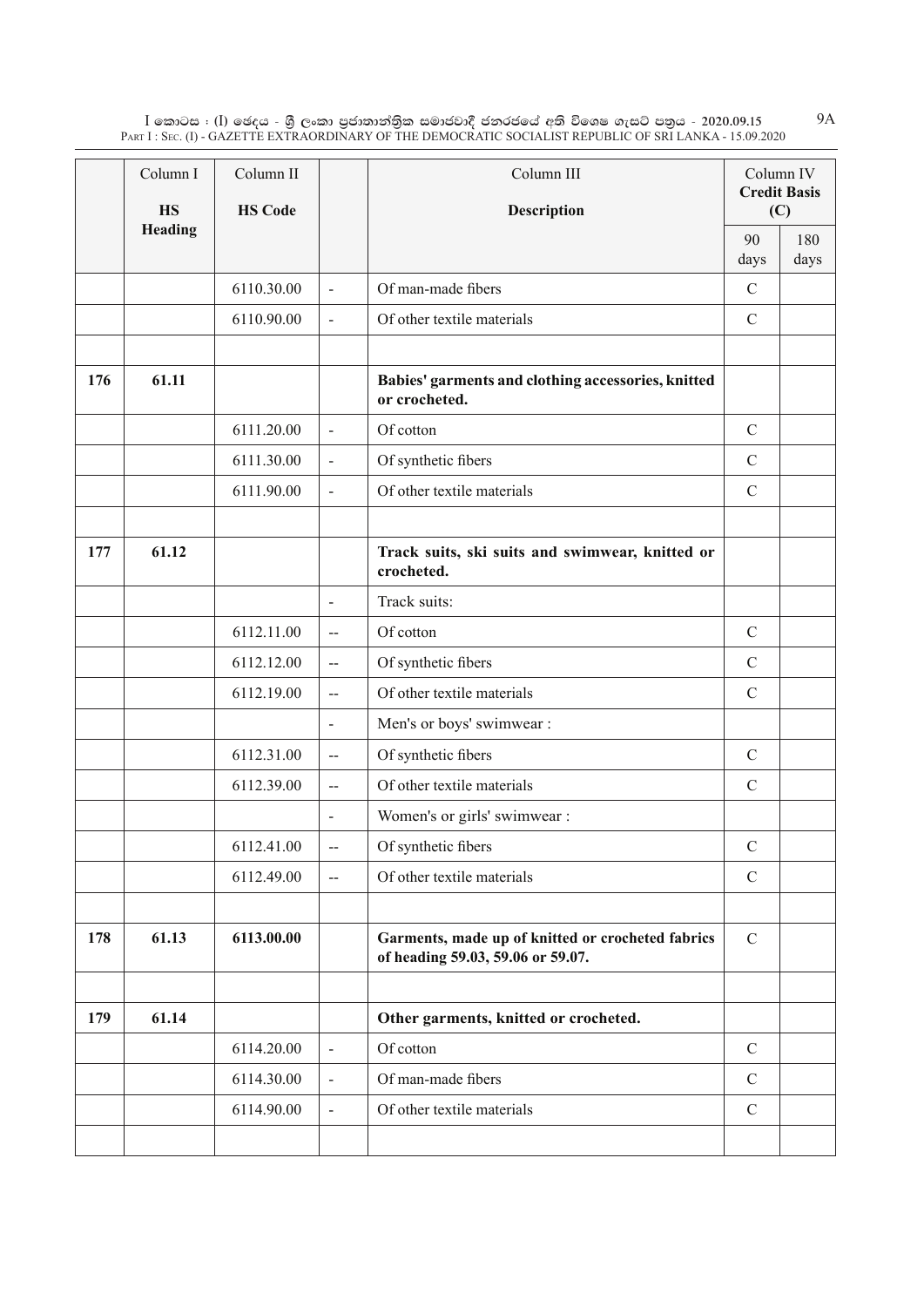$\rm I$  කොටස : ( $\rm I$ ) ඡෙදය - ශුී ලංකා පුජාතාන්තිුක සමාජවාදී ජනරජයේ අති විශෙෂ ගැසට් පතුය - 2020.09.15 Part I : Sec. (I) - GAZETTE EXTRAORDINARY OF THE DEMOCRATIC SOCIALIST REPUBLIC OF SRI LANKA - 15.09.2020 10A

|     | Column I       | Column II      |                          | Column III                                                                                                                                                                                                        |               | Column IV<br><b>Credit Basis</b> |
|-----|----------------|----------------|--------------------------|-------------------------------------------------------------------------------------------------------------------------------------------------------------------------------------------------------------------|---------------|----------------------------------|
|     | <b>HS</b>      | <b>HS Code</b> |                          | Description                                                                                                                                                                                                       |               | (C)                              |
|     | <b>Heading</b> |                |                          |                                                                                                                                                                                                                   | 90            | 180                              |
|     |                |                |                          |                                                                                                                                                                                                                   | days          | days                             |
| 180 | 61.15          |                |                          | Panty hose, tights, stockings, socks and other<br>hosiery, including graduated compression hosiery<br>(for example, stockings for varicose veins)<br>and footwear without applied soles, knitted or<br>crocheted. |               |                                  |
|     |                | 6115.10.00     | $\blacksquare$           | Graduated compression hosiery, (for example, stock-<br>ings for varicose veins)                                                                                                                                   | $\mathcal{C}$ |                                  |
|     |                |                | $\blacksquare$           | Other Panty hose and tights :                                                                                                                                                                                     |               |                                  |
|     |                | 6115.29.00     | $\overline{a}$           | Of other textile materials                                                                                                                                                                                        | $\mathbf C$   |                                  |
|     |                | 6115.30.00     | $\blacksquare$           | Other women's full-length or knee-length hosiery, meas-<br>uring per single yarn less than 67 decitex                                                                                                             | $\mathcal{C}$ |                                  |
|     |                |                | $\overline{\phantom{a}}$ | Other:                                                                                                                                                                                                            |               |                                  |
|     |                | 6115.94.00     | $\overline{a}$           | Of wool or fine animal hair                                                                                                                                                                                       | $\mathcal{C}$ |                                  |
|     |                | 6115.95.00     | $\overline{a}$           | Of cotton                                                                                                                                                                                                         | $\mathcal{C}$ |                                  |
|     |                | 6115.96.00     | $-$                      | Of synthetic fibers                                                                                                                                                                                               | $\mathbf C$   |                                  |
|     |                | 6115.99.00     | --                       | Of other textile materials                                                                                                                                                                                        | $\mathcal{C}$ |                                  |
|     |                |                |                          |                                                                                                                                                                                                                   |               |                                  |
| 181 | 61.16          |                |                          | Gloves, mittens and mitts, knitted or crocheted.                                                                                                                                                                  |               |                                  |
|     |                | 6116.10.00     | $\blacksquare$           | Impregnated, coated or covered with plastics or rubber                                                                                                                                                            | $\mathcal{C}$ |                                  |
|     |                |                | $\blacksquare$           | Other:                                                                                                                                                                                                            |               |                                  |
|     |                | 6116.91.00     | $\overline{\phantom{a}}$ | Of wool or fine animal hair                                                                                                                                                                                       | $\mathcal{C}$ |                                  |
|     |                | 6116.92.00     | $-$                      | Of cotton                                                                                                                                                                                                         | $\mathcal{C}$ |                                  |
|     |                | 6116.93.00     | --                       | Of synthetic fibers                                                                                                                                                                                               | $\mathcal{C}$ |                                  |
|     |                | 6116.99.00     | $\overline{\phantom{a}}$ | Of other textile materials                                                                                                                                                                                        | $\mathcal{C}$ |                                  |
|     |                |                |                          |                                                                                                                                                                                                                   |               |                                  |
| 182 | 61.17          |                |                          | Other made up clothing accessories, knitted or cro-<br>cheted; knitted or crocheted parts of garments or of<br>clothing accessories.                                                                              |               |                                  |
|     |                | 6117.10.00     | $\overline{a}$           | Shawls, scarves, mufflers, mantillas, veils and the like                                                                                                                                                          | $\mathcal{C}$ |                                  |
|     |                | 6117.80.00     | $\blacksquare$           | Other accessories :                                                                                                                                                                                               |               |                                  |
|     |                | 6117.80.10     | $--$                     | Knee and ankle guards                                                                                                                                                                                             | $\mathbf C$   |                                  |
|     |                | 6117.80.20     | $\overline{a}$           | Ties, bow ties and cravats                                                                                                                                                                                        | $\mathcal{C}$ |                                  |
|     |                | 6117.80.90     | $---$                    | Other                                                                                                                                                                                                             | $\mathbf C$   |                                  |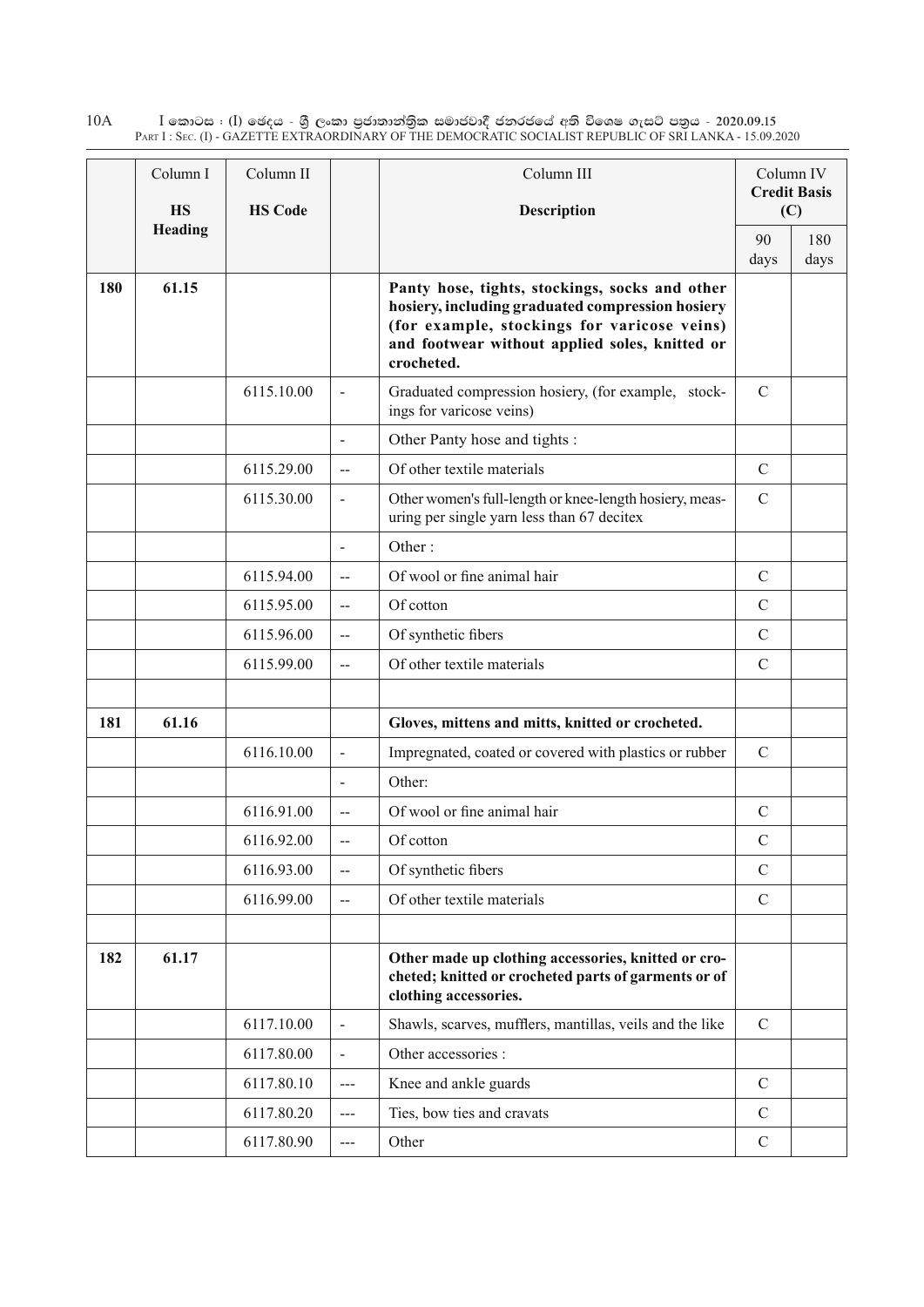$\rm I$  කොටස : ( $\rm I$ ) ඡෙදය - ශුී ලංකා පුජාතාන්තුික සමාජවාදී ජනරජයේ අති විශෙෂ ගැසට් පතුය - 2020.09.15 Part I : Sec. (I) - GAZETTE EXTRAORDINARY OF THE DEMOCRATIC SOCIALIST REPUBLIC OF SRI LANKA - 15.09.2020 11A

|     | Column I             | Column II      |                          | Column III                                                                                                                                                                            | Column IV<br><b>Credit Basis</b> |             |
|-----|----------------------|----------------|--------------------------|---------------------------------------------------------------------------------------------------------------------------------------------------------------------------------------|----------------------------------|-------------|
|     | <b>HS</b><br>Heading | <b>HS Code</b> |                          | Description                                                                                                                                                                           | (C)                              |             |
|     |                      |                |                          |                                                                                                                                                                                       | 90<br>days                       | 180<br>days |
|     |                      | 6117.90.00     | $\overline{\phantom{a}}$ | Parts (except polyester Collar and cuff)                                                                                                                                              | $\mathcal{C}$                    |             |
|     |                      |                |                          |                                                                                                                                                                                       |                                  |             |
| 183 | 62.01                |                |                          | Men's or boys' overcoats, car-coats, capes, cloaks,<br>anoraks (including ski-jackets), wind-cheaters,<br>wind-jackets and similar articles, other than those<br>of heading 62.03.    |                                  |             |
|     |                      |                |                          | Overcoats, raincoats, car-coats, capes, cloaks and similar<br>articles :                                                                                                              |                                  |             |
|     |                      | 6201.11.00     | $\overline{a}$           | Of wool or fine animal hair                                                                                                                                                           | $\mathbf C$                      |             |
|     |                      | 6201.12.00     | $\overline{a}$           | Of cotton                                                                                                                                                                             | $\mathcal{C}$                    |             |
|     |                      | 6201.13.00     | $\overline{a}$           | Of man-made fibres                                                                                                                                                                    | $\mathcal{C}$                    |             |
|     |                      | 6201.19.00     | $\mathbf{H}$             | Of other textile materials                                                                                                                                                            | $\mathcal{C}$                    |             |
|     |                      |                | $\blacksquare$           | Other:                                                                                                                                                                                |                                  |             |
|     |                      | 6201.92.00     | $-$                      | Of cotton                                                                                                                                                                             | $\mathcal{C}$                    |             |
|     |                      | 6201.93.00     | $\overline{a}$           | Of man-made fibres                                                                                                                                                                    | $\mathcal{C}$                    |             |
|     |                      | 6201.99.00     | $\overline{a}$           | Of other textile materials                                                                                                                                                            | $\mathcal{C}$                    |             |
|     |                      |                |                          |                                                                                                                                                                                       |                                  |             |
| 184 | 62.02                |                |                          | Women's or girls' overcoats, car-coats, capes, cloaks,<br>anoraks (including ski-jackets), wind-cheaters,<br>wind-jackets and similar articles, other than those<br>of heading 62.04. |                                  |             |
|     |                      |                | $\blacksquare$           | Overcoats, raincoats, car-coats, capes, cloaks and similar<br>articles :                                                                                                              |                                  |             |
|     |                      | 6202.11.00     | $\overline{a}$           | Of wool or fine animal hair                                                                                                                                                           | $\mathcal{C}$                    |             |
|     |                      | 6202.12.00     | $\overline{\phantom{a}}$ | Of cotton                                                                                                                                                                             | $\mathcal{C}$                    |             |
|     |                      | 6202.13.00     | $\mathbf{--}$            | Of man-made fibres                                                                                                                                                                    | $\mathcal{C}$                    |             |
|     |                      | 6202.19.00     | $\overline{\phantom{a}}$ | Of other textile materials                                                                                                                                                            | $\mathcal{C}$                    |             |
|     |                      |                | $\overline{\phantom{a}}$ | Other:                                                                                                                                                                                |                                  |             |
|     |                      | 6202.91.00     | $\overline{\phantom{a}}$ | Of wool or fine animal hair                                                                                                                                                           | $\mathcal{C}$                    |             |
|     |                      | 6202.92.00     | $\overline{\phantom{a}}$ | Of cotton                                                                                                                                                                             | $\mathcal{C}$                    |             |
|     |                      | 6202.93.00     | $\overline{a}$           | Of man-made fibres                                                                                                                                                                    | $\mathcal{C}$                    |             |
|     |                      | 6202.99.00     | $-$                      | Of other textile materials                                                                                                                                                            | $\mathcal{C}$                    |             |
|     |                      |                |                          |                                                                                                                                                                                       |                                  |             |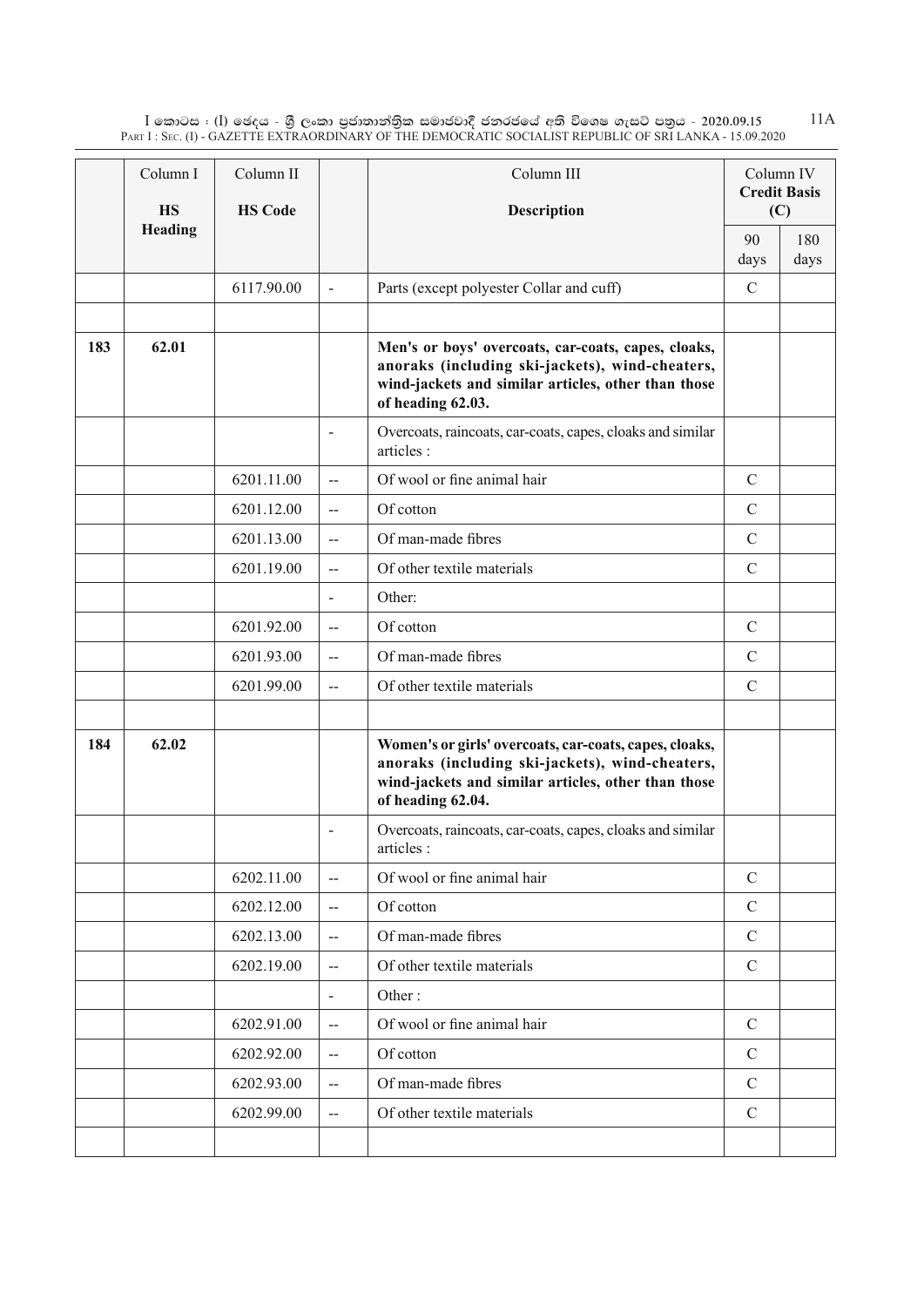$\rm I$  කොටස : ( $\rm I$ ) ඡෙදය - ශුී ලංකා පුජාතාන්තිුක සමාජවාදී ජනරජයේ අති විශෙෂ ගැසට් පතුය - 2020.09.15 Part I : Sec. (I) - GAZETTE EXTRAORDINARY OF THE DEMOCRATIC SOCIALIST REPUBLIC OF SRI LANKA - 15.09.2020 12A

|     | Column I                    | Column II      |                          | Column III                                                                                                                                                                | Column IV<br><b>Credit Basis</b> |      |
|-----|-----------------------------|----------------|--------------------------|---------------------------------------------------------------------------------------------------------------------------------------------------------------------------|----------------------------------|------|
|     | <b>HS</b><br><b>Heading</b> | <b>HS Code</b> |                          | Description                                                                                                                                                               |                                  | (C)  |
|     |                             |                |                          |                                                                                                                                                                           | 90                               | 180  |
| 185 | 62.03                       |                |                          |                                                                                                                                                                           | days                             | days |
|     |                             |                |                          | Men's or boys' suits, ensembles, jackets, blazers,<br>trousers, bib and brace overalls, breeches and shorts<br>(other than swimwear).                                     |                                  |      |
|     |                             |                | $\sim$                   | Suits:                                                                                                                                                                    |                                  |      |
|     |                             | 6203.11.00     | $\overline{a}$           | Of wool or fine animal hair                                                                                                                                               | $\mathcal{C}$                    |      |
|     |                             | 6203.12.00     | $\overline{a}$           | Of synthetic fibres                                                                                                                                                       | $\mathbf C$                      |      |
|     |                             | 6203.19.00     | $\overline{a}$           | Of other textile materials                                                                                                                                                | $\mathcal{C}$                    |      |
|     |                             |                | $\blacksquare$           | Ensembles:                                                                                                                                                                |                                  |      |
|     |                             | 6203.22.00     | $-$                      | Of cotton                                                                                                                                                                 | $\mathcal{C}$                    |      |
|     |                             | 6203.23.00     | $\overline{\phantom{a}}$ | Of synthetic fibres                                                                                                                                                       | $\mathbf C$                      |      |
|     |                             | 6203.29.00     | $\sim$                   | Of other textile materials                                                                                                                                                | $\mathcal{C}$                    |      |
|     |                             |                | $\blacksquare$           | Jackets and blazers :                                                                                                                                                     |                                  |      |
|     |                             | 6203.31.00     | $\overline{a}$           | Of wool or fine animal hair                                                                                                                                               | $\mathcal{C}$                    |      |
|     |                             | 6203.32.00     | $-$                      | Of cotton                                                                                                                                                                 | $\mathbf C$                      |      |
|     |                             | 6203.33.00     | $\overline{a}$           | Of synthetic fibres                                                                                                                                                       | $\mathcal{C}$                    |      |
|     |                             | 6203.39.00     | $\overline{\phantom{a}}$ | Of other textile materials                                                                                                                                                | $\mathcal{C}$                    |      |
|     |                             |                | $\sim$                   | Trousers, bib and brace overalls, breeches and shorts:                                                                                                                    |                                  |      |
|     |                             | 6203.41.00     | $\overline{\phantom{a}}$ | Of wool or fine animal hair                                                                                                                                               | $\mathcal{C}$                    |      |
|     |                             | 6203.42.00     | $\overline{a}$           | Of cotton                                                                                                                                                                 | $\mathcal{C}$                    |      |
|     |                             | 6203.43.00     | $\overline{a}$           | Of synthetic fibres                                                                                                                                                       | $\mathcal{C}$                    |      |
|     |                             | 6203.49.00     | $\overline{a}$           | Of other textile materials                                                                                                                                                | $\mathcal{C}$                    |      |
|     |                             |                |                          |                                                                                                                                                                           |                                  |      |
| 186 | 62.04                       |                |                          | Women's or girls' suits, ensembles, jackets, blazers,<br>dresses, skirts, divided skirts, trousers, bib and brace<br>overalls, breeches and shorts (other than swimwear). |                                  |      |
|     |                             |                | $\blacksquare$           | Suits:                                                                                                                                                                    |                                  |      |
|     |                             | 6204.12.00     | $-$                      | Of cotton                                                                                                                                                                 | $\mathcal{C}$                    |      |
|     |                             | 6204.13.00     | $\overline{a}$           | Of synthetic fibres                                                                                                                                                       | $\mathcal{C}$                    |      |
|     |                             | 6204.19.00     | $\overline{a}$           | Of other textile materials                                                                                                                                                | $\mathcal{C}$                    |      |
|     |                             |                | $\blacksquare$           | Ensembles :                                                                                                                                                               |                                  |      |
|     |                             | 6204.22.00     | --                       | Of cotton                                                                                                                                                                 | $\mathcal{C}$                    |      |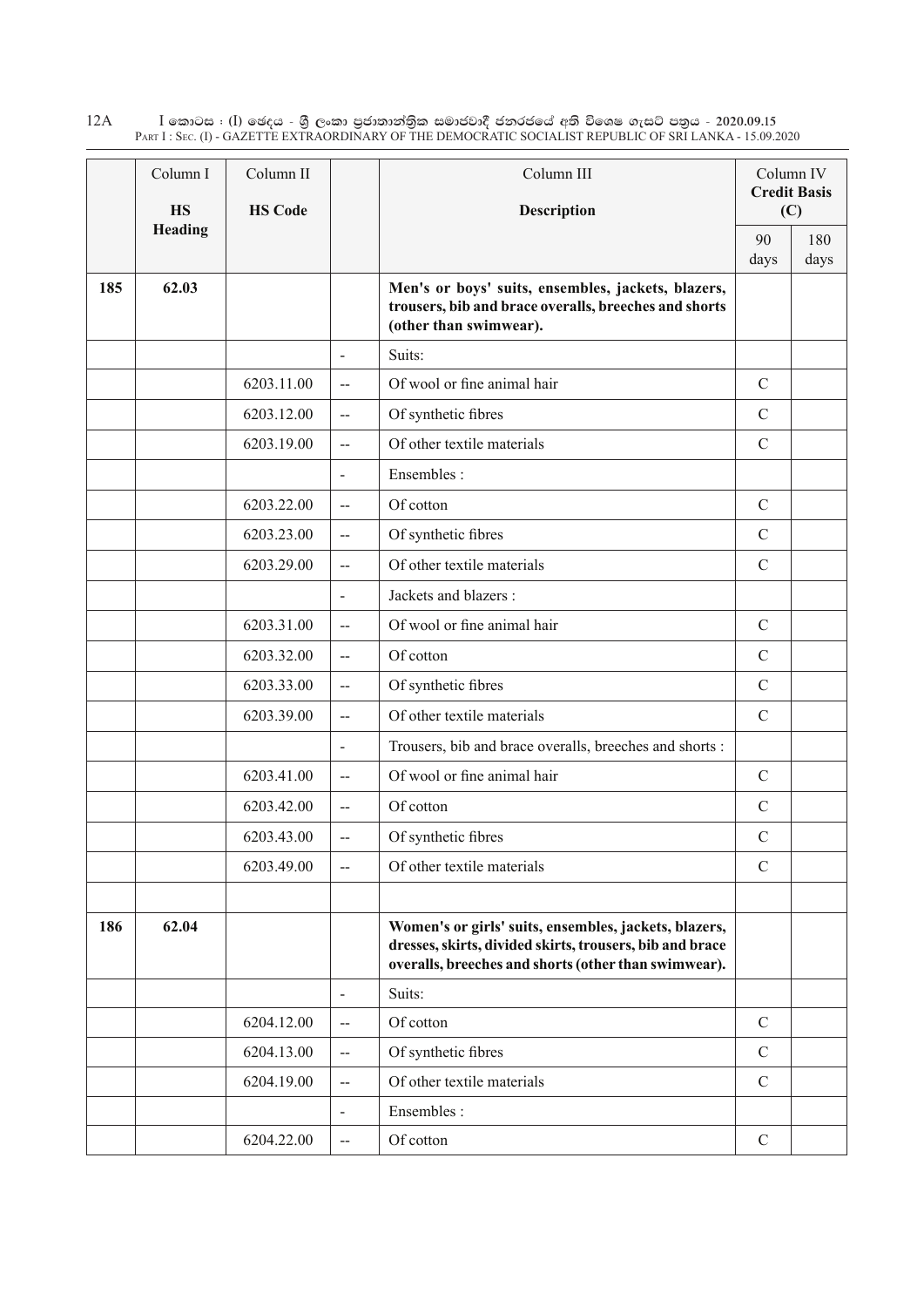$\rm I$  කොටස : ( $\rm I$ ) ඡෙදය - ශුී ලංකා පුජාතාන්තුික සමාජවාදී ජනරජයේ අති විශෙෂ ගැසට් පතුය - 2020.09.15 Part I : Sec. (I) - GAZETTE EXTRAORDINARY OF THE DEMOCRATIC SOCIALIST REPUBLIC OF SRI LANKA - 15.09.2020 13A

|     | Column I<br><b>HS</b> | Column II<br><b>HS Code</b> |                          | Column III<br>Description                              | Column IV<br><b>Credit Basis</b><br>(C) |             |
|-----|-----------------------|-----------------------------|--------------------------|--------------------------------------------------------|-----------------------------------------|-------------|
|     | <b>Heading</b>        |                             |                          |                                                        | 90<br>days                              | 180<br>days |
|     |                       | 6204.23.00                  | $\overline{\phantom{a}}$ | Of synthetic fibres                                    | $\mathcal{C}$                           |             |
|     |                       | 6204.29.00                  | $\mathbf{L}$             | Of other textile materials                             | $\mathcal{C}$                           |             |
|     |                       |                             | $\blacksquare$           | Jackets and blazers :                                  |                                         |             |
|     |                       | 6204.31.00                  | $\overline{\phantom{a}}$ | Of wool or fine animal hair                            | $\mathcal{C}$                           |             |
|     |                       | 6204.32.00                  | $-$                      | Of cotton                                              | $\mathcal{C}$                           |             |
|     |                       | 6204.33.00                  | $\overline{\phantom{a}}$ | Of synthetic fibres                                    | $\mathcal{C}$                           |             |
|     |                       | 6204.39.00                  | $\overline{a}$           | Of other textile materials                             | $\mathcal{C}$                           |             |
|     |                       |                             | $\overline{\phantom{a}}$ | Dresses:                                               |                                         |             |
|     |                       | 6204.41.00                  | $\mathbf{L}$             | Of wool or fine animal hair                            | $\mathbf C$                             |             |
|     |                       | 6204.42.00                  | $\mathbf{L}$             | Of cotton                                              | $\mathcal{C}$                           |             |
|     |                       | 6204.43.00                  | $\mathbf{L}$             | Of synthetic fibres                                    | $\mathcal{C}$                           |             |
|     |                       | 6204.44.00                  | $\mathbf{L}$             | Of artificial fibres                                   | $\mathcal{C}$                           |             |
|     |                       | 6204.49.00                  | $\overline{a}$           | Of other textile materials                             | $\mathcal{C}$                           |             |
|     |                       |                             | $\blacksquare$           | Skirts and divided skirts:                             |                                         |             |
|     |                       | 6204.52.00                  | $\overline{\phantom{a}}$ | Of cotton                                              | $\mathcal{C}$                           |             |
|     |                       | 6204.53.00                  | $\mathbf{L}$             | Of synthetic fibres                                    | $\mathcal{C}$                           |             |
|     |                       | 6204.59.00                  | $\overline{a}$           | Of other textile materials                             | $\mathcal{C}$                           |             |
|     |                       |                             | $\overline{\phantom{a}}$ | Trousers, bib and brace overalls, breeches and shorts: |                                         |             |
|     |                       | 6204.61.00                  | $\overline{a}$           | Of wool or fine animal hair                            | $\mathcal{C}$                           |             |
|     |                       | 6204.62.00                  | $\overline{a}$           | Of cotton                                              | $\mathbf C$                             |             |
|     |                       | 6204.63.00                  | $\overline{\phantom{a}}$ | Of synthetic fibres                                    | $\mathcal{C}$                           |             |
|     |                       | 6204.69.00                  | $\overline{\phantom{a}}$ | Of other textile materials                             | $\mathcal{C}$                           |             |
|     |                       |                             |                          |                                                        |                                         |             |
| 187 | 62.05                 |                             |                          | Men's or boys' shirts.                                 |                                         |             |
|     |                       | 6205.20.00                  | $\blacksquare$           | Of cotton                                              | $\mathbf C$                             |             |
|     |                       | 6205.30.00                  | $\overline{\phantom{a}}$ | Of man-made fibres                                     | $\mathcal{C}$                           |             |
|     |                       | 6205.90.00                  | $\overline{\phantom{m}}$ | Of other textile materials :                           |                                         |             |
|     |                       | 6205.90.10                  | $--$                     | Of wool or fine animal hair                            | $\mathcal{C}$                           |             |
|     |                       | 6205.90.90                  | $\overline{a}$           | Other                                                  | $\mathcal{C}$                           |             |
|     |                       |                             |                          |                                                        |                                         |             |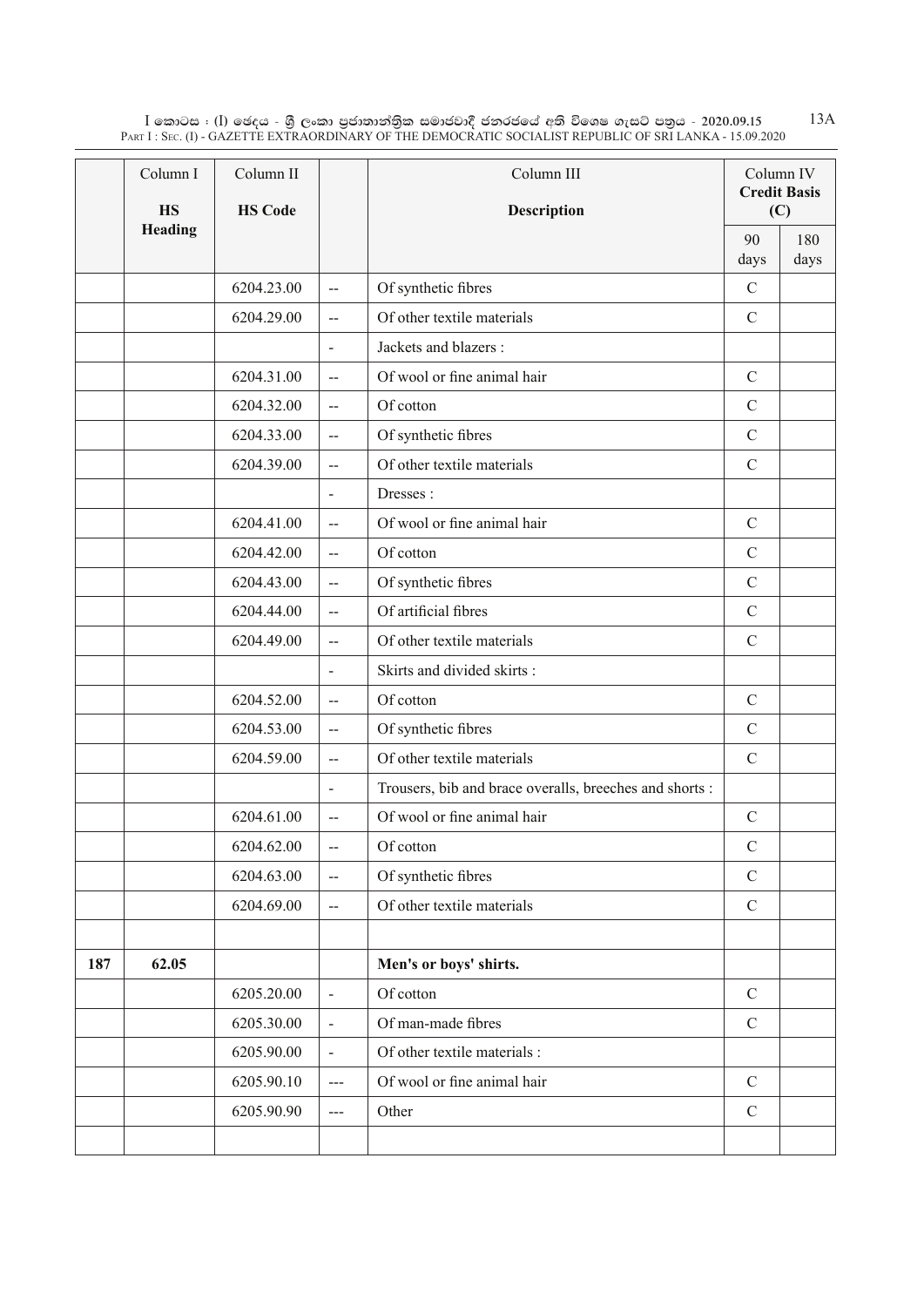$\rm I$  කොටස : ( $\rm I$ ) ඡෙදය - ශුී ලංකා පුජාතාන්තිුක සමාජවාදී ජනරජයේ අති විශෙෂ ගැසට් පතුය - 2020.09.15 Part I : Sec. (I) - GAZETTE EXTRAORDINARY OF THE DEMOCRATIC SOCIALIST REPUBLIC OF SRI LANKA - 15.09.2020 14A

|     | Column I       | Column II      |                              | Column III                                                                                                                                                                  |               | Column IV<br><b>Credit Basis</b> |
|-----|----------------|----------------|------------------------------|-----------------------------------------------------------------------------------------------------------------------------------------------------------------------------|---------------|----------------------------------|
|     | <b>HS</b>      | <b>HS Code</b> |                              | Description                                                                                                                                                                 |               | (C)                              |
|     | <b>Heading</b> |                |                              |                                                                                                                                                                             | 90<br>days    | 180<br>days                      |
| 188 | 62.06          |                |                              | Women's or girls' blouses, shirts and shirt-blouses.                                                                                                                        |               |                                  |
|     |                | 6206.10.00     | $\overline{a}$               | Of silk or silk waste                                                                                                                                                       | $\mathcal{C}$ |                                  |
|     |                | 6206.20.00     | $\overline{a}$               | Of wool or fine animal hair                                                                                                                                                 | $\mathcal{C}$ |                                  |
|     |                | 6206.30.00     | $\overline{\phantom{a}}$     | Of cotton                                                                                                                                                                   | $\mathcal{C}$ |                                  |
|     |                | 6206.40.00     | $\blacksquare$               | Of man-made fibres                                                                                                                                                          | $\mathcal{C}$ |                                  |
|     |                | 6206.90.00     | $\blacksquare$               | Of other textile materials                                                                                                                                                  | $\mathcal{C}$ |                                  |
|     |                |                |                              |                                                                                                                                                                             |               |                                  |
| 189 | 62.07          |                |                              | Men's or boys' singlets and other vests, underpants,<br>briefs, nightshirts, pyjamas, bathrobes, dressing<br>gowns and similar articles.                                    |               |                                  |
|     |                |                | $\overline{a}$               | Underpants and briefs :                                                                                                                                                     |               |                                  |
|     |                | 6207.11.00     | $-$                          | Of cotton                                                                                                                                                                   | $\mathcal{C}$ |                                  |
|     |                | 6207.19.00     | $\overline{a}$               | Of other textile materials                                                                                                                                                  | $\mathcal{C}$ |                                  |
|     |                |                | $\qquad \qquad \blacksquare$ | Nightshirts and pyjamas :                                                                                                                                                   |               |                                  |
|     |                | 6207.21.00     | $\overline{a}$               | Of cotton                                                                                                                                                                   | $\mathcal{C}$ |                                  |
|     |                | 6207.22.00     | $-$                          | Of man-made fibres                                                                                                                                                          | $\mathcal{C}$ |                                  |
|     |                | 6207.29.00     | $\overline{a}$               | Of other textile materials                                                                                                                                                  | $\mathcal{C}$ |                                  |
|     |                |                | $\blacksquare$               | Other:                                                                                                                                                                      |               |                                  |
|     |                | 6207.91.00     | $\overline{a}$               | Of cotton                                                                                                                                                                   | $\mathcal{C}$ |                                  |
|     |                | 6207.99.00     | $-$                          | Of other textile materials                                                                                                                                                  | $\mathcal{C}$ |                                  |
|     |                |                |                              |                                                                                                                                                                             |               |                                  |
| 190 | 62.08          |                |                              | Women's or girls' singlets and other vests, slips, pet-<br>ticoats, briefs, panties, nightdresses, pyjamas, negli-<br>gees, bathrobes, dressing gowns and similar articles. |               |                                  |
|     |                |                | $\overline{\phantom{a}}$     | Slips and petticoats:                                                                                                                                                       |               |                                  |
|     |                | 6208.11.00     | $\overline{a}$               | Of man-made fibres                                                                                                                                                          | $\mathcal{C}$ |                                  |
|     |                | 6208.19.00     | $\overline{a}$               | Of other textile materials                                                                                                                                                  | $\mathcal{C}$ |                                  |
|     |                |                | $\blacksquare$               | Night dresses and pyjamas:                                                                                                                                                  |               |                                  |
|     |                | 6208.21.00     | $\overline{\phantom{a}}$     | Of cotton                                                                                                                                                                   | $\mathcal{C}$ |                                  |
|     |                | 6208.22.00     | $-$                          | Of man-made fibres                                                                                                                                                          | $\mathcal{C}$ |                                  |
|     |                | 6208.29.00     | $-$                          | Of other textile materials                                                                                                                                                  | $\mathbf C$   |                                  |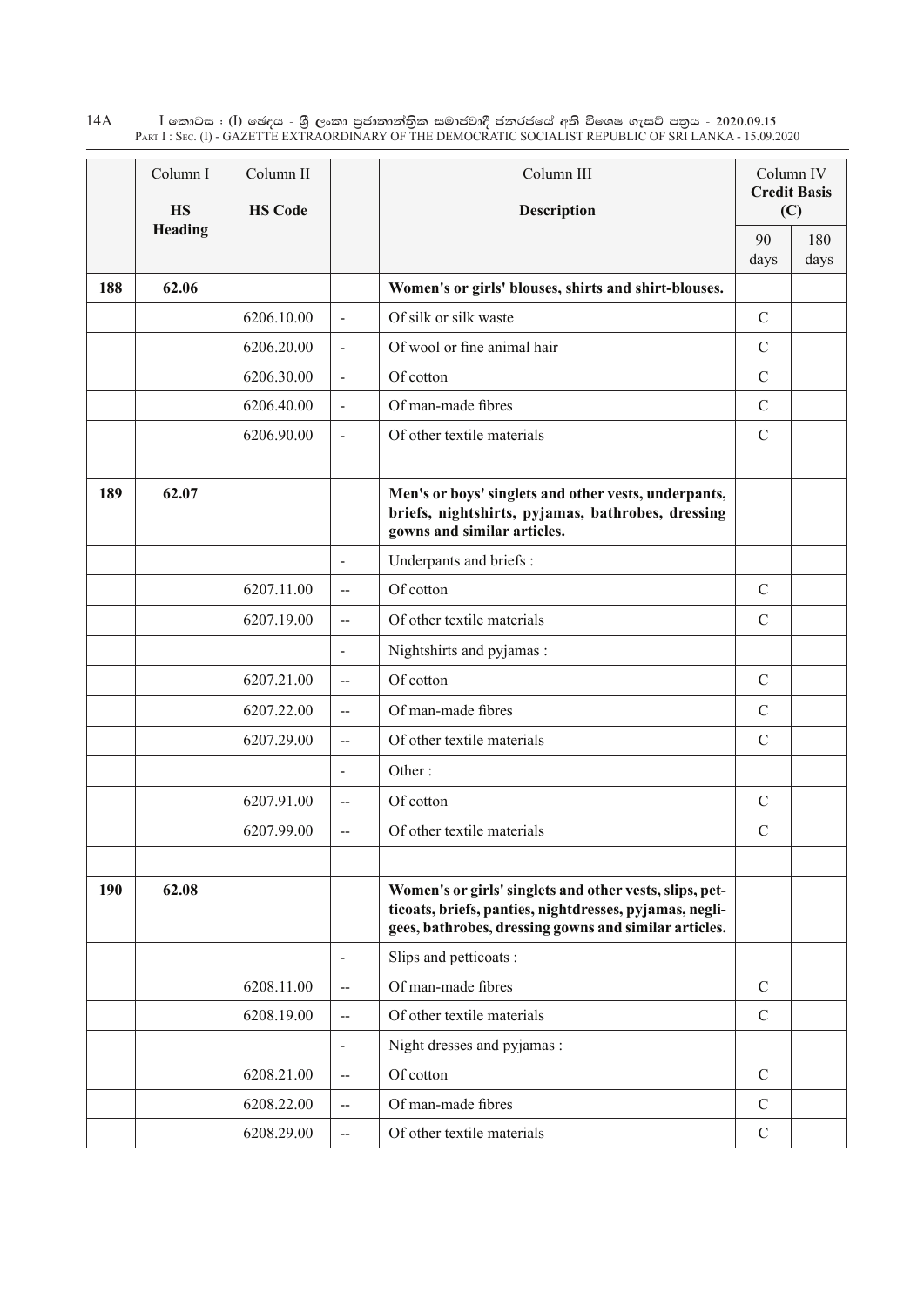$\rm I$  කොටස : ( $\rm I$ ) ඡෙදය - ශුී ලංකා පුජාතාන්තුික සමාජවාදී ජනරජයේ අති විශෙෂ ගැසට් පතුය - 2020.09.15 Part I : Sec. (I) - GAZETTE EXTRAORDINARY OF THE DEMOCRATIC SOCIALIST REPUBLIC OF SRI LANKA - 15.09.2020 15A

|     | Column I<br><b>HS</b> | Column II<br><b>HS Code</b> |                          | Column III<br>Description                                                  | Column IV<br><b>Credit Basis</b><br>(C) |             |
|-----|-----------------------|-----------------------------|--------------------------|----------------------------------------------------------------------------|-----------------------------------------|-------------|
|     | Heading               |                             |                          |                                                                            | 90<br>days                              | 180<br>days |
|     |                       |                             | $\overline{\phantom{a}}$ | Other:                                                                     |                                         |             |
|     |                       | 6208.91.00                  | $\overline{\phantom{a}}$ | Of cotton                                                                  | $\mathcal{C}$                           |             |
|     |                       | 6208.92.00                  | $\overline{\phantom{a}}$ | Of man-made fibres                                                         | $\mathcal{C}$                           |             |
|     |                       | 6208.99.00                  | $\mathbf{L}$             | Of other textile materials                                                 | $\mathcal{C}$                           |             |
|     |                       |                             |                          |                                                                            |                                         |             |
| 191 | 62.09                 |                             |                          | Babies' garments and clothing accessories.                                 |                                         |             |
|     |                       | 6209.20.00                  | $\overline{a}$           | Of cotton                                                                  | $\mathcal{C}$                           |             |
|     |                       | 6209.30.00                  | $\blacksquare$           | Of synthetic fibres                                                        | $\mathcal{C}$                           |             |
|     |                       | 6209.90.00                  | $\blacksquare$           | Of other textile materials                                                 | $\mathcal{C}$                           |             |
|     |                       |                             |                          |                                                                            |                                         |             |
| 192 | 62.10                 |                             |                          | Garments, made up of fabrics of heading 56.02,<br>56.03, 59.06 or 59.07.   |                                         |             |
|     |                       | 6210.10.00                  | $\blacksquare$           | Of fabrics of heading 56.02 or 56.03                                       | $\mathcal{C}$                           |             |
|     |                       | 6210.20.00                  | $\overline{\phantom{a}}$ | Other garments, of the type described in subheadings<br>6201.11 to 6201.19 | $\mathcal{C}$                           |             |
|     |                       | 6210.30.00                  | $\overline{\phantom{a}}$ | Other garments, of the type described in subheadings<br>6202.11 to 6202.19 | $\mathcal{C}$                           |             |
|     |                       | 6210.40.00                  | $\overline{\phantom{a}}$ | Other men's or boys' garments                                              | $\mathcal{C}$                           |             |
|     |                       | 6210.50.00                  | $\blacksquare$           | Other women's or girls' garments                                           | $\mathcal{C}$                           |             |
|     |                       |                             |                          |                                                                            |                                         |             |
| 193 | 62.11                 |                             |                          | Track suits, ski suits and swimwear; other garments.                       |                                         |             |
|     |                       |                             | $\overline{\phantom{a}}$ | Swimwear:                                                                  |                                         |             |
|     |                       | 6211.11.00                  | $\overline{\phantom{a}}$ | Men's or boys'                                                             | $\mathbf C$                             |             |
|     |                       | 6211.12.00                  | $\overline{\phantom{a}}$ | Women's or girls'                                                          | $\mathbf C$                             |             |
|     |                       | 6211.20.00                  | $\overline{a}$           | Ski suits                                                                  | $\mathcal{C}$                           |             |
|     |                       |                             | $\blacksquare$           | Other garments, men's or boys':                                            |                                         |             |
|     |                       | 6211.32.00                  | $\overline{a}$           | Of cotton                                                                  | $\mathcal{C}$                           |             |
|     |                       | 6211.33.00                  | $\overline{\phantom{a}}$ | Of man-made fibres                                                         | $\mathcal{C}$                           |             |
|     |                       | 6211.39.00                  | $\overline{\phantom{a}}$ | Of other textile materials                                                 | $\mathcal{C}$                           |             |
|     |                       |                             | $\overline{\phantom{a}}$ | Other garments, women's or girls':                                         |                                         |             |
|     |                       | 6211.42.00                  | $\overline{\phantom{a}}$ | Of cotton:                                                                 |                                         |             |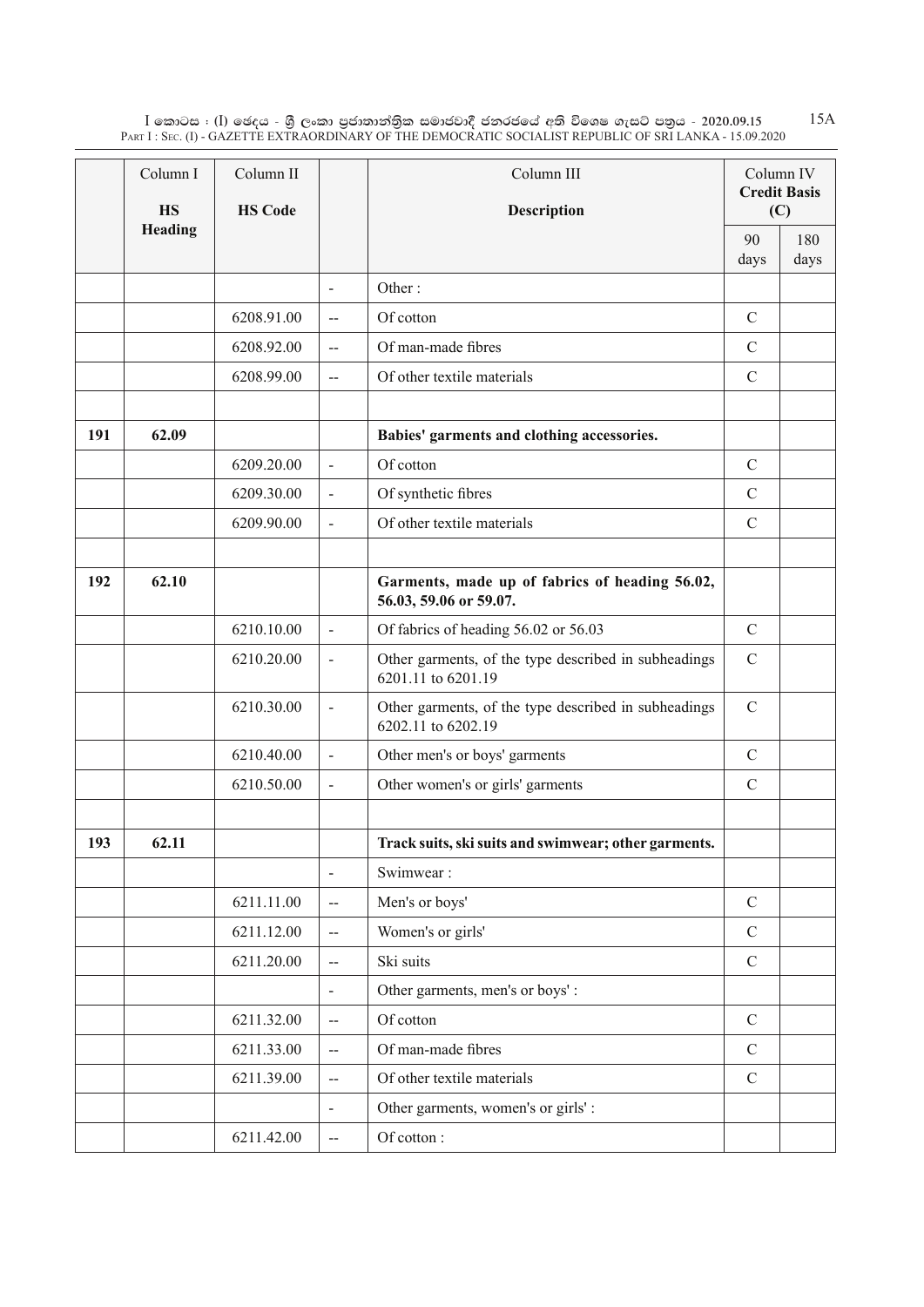$\rm I$  කොටස : ( $\rm I$ ) ඡෙදය - ශුී ලංකා පුජාතාන්තිුක සමාජවාදී ජනරජයේ අති විශෙෂ ගැසට් පතුය - 2020.09.15 Part I : Sec. (I) - GAZETTE EXTRAORDINARY OF THE DEMOCRATIC SOCIALIST REPUBLIC OF SRI LANKA - 15.09.2020 16A

|     | Column I<br><b>HS</b> | Column II<br><b>HS Code</b> |                          | Column III<br><b>Description</b>                                                                                                               |               | Column IV<br><b>Credit Basis</b><br>(C) |
|-----|-----------------------|-----------------------------|--------------------------|------------------------------------------------------------------------------------------------------------------------------------------------|---------------|-----------------------------------------|
|     | Heading               |                             |                          |                                                                                                                                                | 90<br>days    | 180<br>days                             |
|     |                       | 6211.42.10                  | $\sim$ $\sim$            | <b>Sarees</b>                                                                                                                                  | $\mathbf C$   |                                         |
|     |                       | 6211.42.90                  | $\overline{a}$           | Other                                                                                                                                          | $\mathcal{C}$ |                                         |
|     |                       | 6211.43.00                  | $\overline{a}$           | Of man-made fibres:                                                                                                                            |               |                                         |
|     |                       | 6211.43.10                  | $\overline{a}$           | <b>Sarees</b>                                                                                                                                  | $\mathcal{C}$ |                                         |
|     |                       | 6211.43.90                  | $\overline{\phantom{a}}$ | Other                                                                                                                                          | $\mathcal{C}$ |                                         |
|     |                       | 6211.49.00                  | $\overline{a}$           | Of other textile materials :                                                                                                                   |               |                                         |
|     |                       | 6211.49.10                  | $\overline{a}$           | <b>Sarees</b>                                                                                                                                  | $\mathcal{C}$ |                                         |
|     |                       | 6211.49.90                  | $\sim$ $\sim$            | Other                                                                                                                                          | $\mathcal{C}$ |                                         |
|     |                       |                             |                          |                                                                                                                                                |               |                                         |
| 194 | 62.12                 |                             |                          | Brassieres, girdles, corsets, braces, suspenders, gar-<br>ters and similar articles and parts thereof, whether<br>or not knitted or crocheted. |               |                                         |
|     |                       | 6212.10.00                  | $\blacksquare$           | <b>Brassieres</b>                                                                                                                              | $\mathbf C$   |                                         |
|     |                       | 6212.20.00                  | $\blacksquare$           | Girdles and panty-girdles                                                                                                                      | $\mathbf C$   |                                         |
|     |                       | 6212.30.00                  | $\blacksquare$           | Corselettes                                                                                                                                    | $\mathcal{C}$ |                                         |
|     |                       | 6212.90.00                  | $\blacksquare$           | Other (except bra cups)                                                                                                                        | $\mathcal{C}$ |                                         |
|     |                       |                             |                          |                                                                                                                                                |               |                                         |
| 195 | 62.13                 |                             |                          | Handkerchiefs.                                                                                                                                 |               |                                         |
|     |                       | 6213.20.00                  | $\overline{a}$           | Of cotton                                                                                                                                      | $\mathcal{C}$ |                                         |
|     |                       | 6213.90.00                  | $\blacksquare$           | Of other textile materials                                                                                                                     | $\mathcal{C}$ |                                         |
|     |                       |                             |                          |                                                                                                                                                |               |                                         |
| 196 | 62.14                 |                             |                          | Shawls, scarves, mufflers, mantillas, veils and the<br>like.                                                                                   |               |                                         |
|     |                       | 6214.10.00                  | $\overline{\phantom{a}}$ | Of silk or silk waste                                                                                                                          | $\mathcal{C}$ |                                         |
|     |                       | 6214.30.00                  | $\frac{1}{2}$            | Of synthetic fibres                                                                                                                            | $\mathcal{C}$ |                                         |
|     |                       | 6214.40.00                  | $\overline{a}$           | Of artificial fibres                                                                                                                           | $\mathbf C$   |                                         |
|     |                       | 6214.90.00                  | $\blacksquare$           | Of other textile materials                                                                                                                     | $\mathbf C$   |                                         |
|     |                       |                             |                          |                                                                                                                                                |               |                                         |
| 197 | 62.15                 |                             |                          | Ties, bow ties and cravats.                                                                                                                    |               |                                         |
|     |                       | 6215.10.00                  | $\blacksquare$           | Of silk or silk waste                                                                                                                          | $\mathcal{C}$ |                                         |
|     |                       | 6215.20.00                  | $\overline{\phantom{a}}$ | Of man-made fibres                                                                                                                             | $\mathsf{C}$  |                                         |